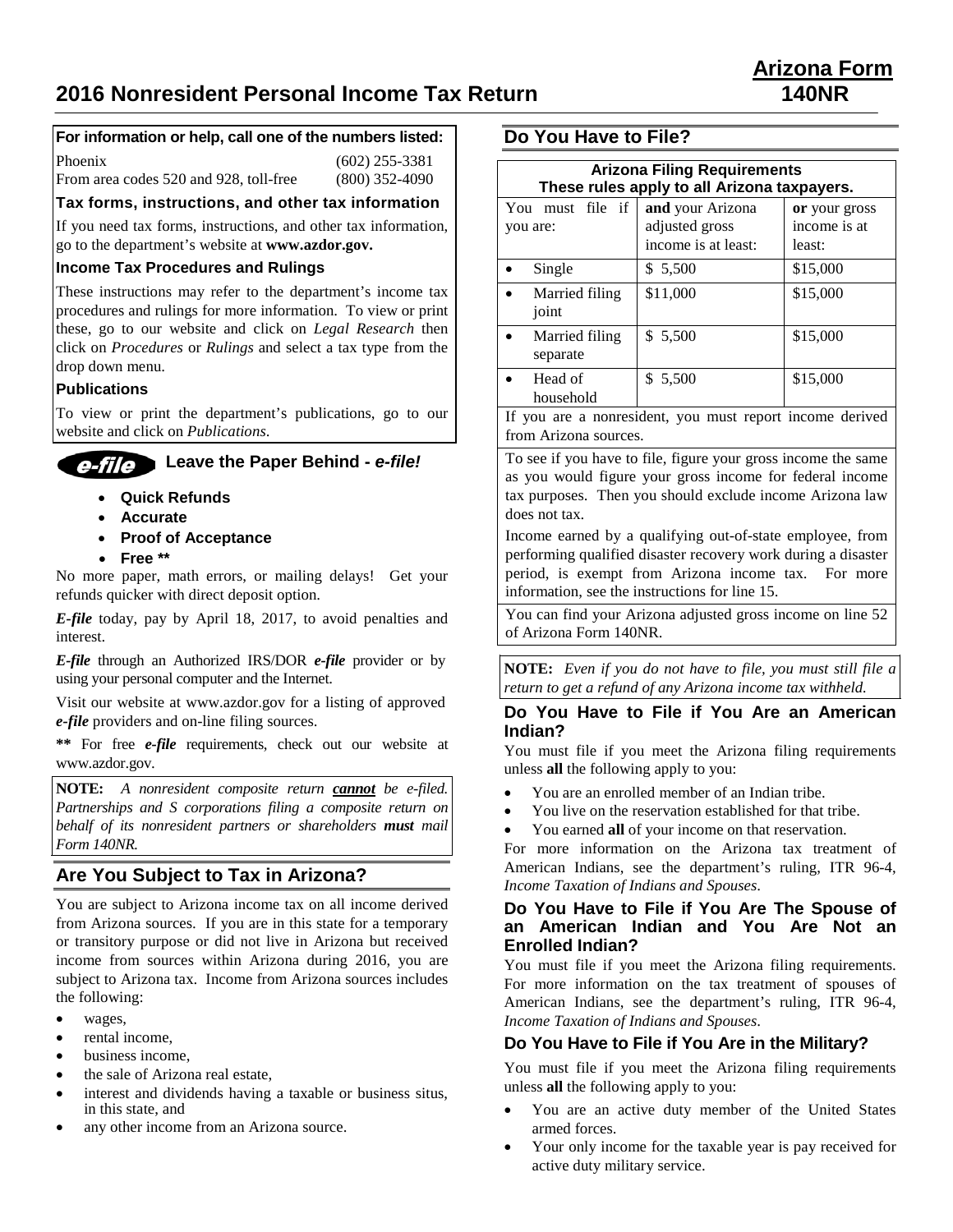• There was no Arizona tax withheld from your active duty military pay.

If Arizona tax was withheld from your active duty military pay, you must file an Arizona income tax return to claim any refund you may be due from that withholding.

You must also file an Arizona income tax return if you have any other income besides pay received for active duty military service.

If you are an Arizona resident and you have to file an Arizona return, you should file using Form 140. If you were an Arizona resident when you entered the service, you remain an Arizona resident, no matter where stationed, until you establish a new domicile. As an Arizona resident, you must report all of your income to Arizona, no matter where stationed. You must include your military pay, but using Form 140, you may subtract all pay received for active duty military service; to the extent it is included in your federal adjusted gross income.

If you are not an Arizona resident, but stationed in Arizona, the following applies to you:

- You are not subject to Arizona income tax on your military pay.
- You must report any other income you earn in Arizona. Use Form 140NR, *Nonresident Personal Income Tax Return*, to report this income.

To find out more, see our publication, Pub. 704, *Taxpayers in the Military*.

### **If You Included Your Child's Unearned Income On Your Federal Return, Does Your Child Have To File An Arizona Return?**

No. In this case, the child should not file an Arizona return. The parent must include that same income in his or her Arizona taxable income.

## **Residency Status**

If you are not sure if you are an Arizona resident for state income tax purposes, we may be able to help. For more information on determining residency status, see the department's procedure, ITP 92-1, *Procedure For Determining Residency Status*.

### **Residents**

You are a resident of Arizona if your domicile is in Arizona. Domicile is the place where you have your permanent home. It is where you intend to return if you are living or working temporarily in another state or country. If you leave Arizona for a temporary period, you are still an Arizona resident while gone.

A resident is subject to tax on all income no matter where the resident earns the income.

If you are a full year resident, you **must** file Arizona Form 140, Form 140A, or Form 140EZ.

### **Part-Year Residents**

If you are a part-year resident, you must file Arizona Form 140PY, *Part-Year Resident Personal Income Tax Return*. You are a part-year resident if you did either of the following during 2016:

- You moved into Arizona with the intent of becoming a resident.
- You moved out of Arizona with the intent of giving up your Arizona residency.

### **Nonresidents**

If you are a nonresident, you must file Form Arizona 140NR, *Nonresident Personal Income Tax Return.*

## **What if a Taxpayer Died?**

If a taxpayer died before filing a return for 2016, the taxpayer's spouse or personal representative may have to file and sign a return for that taxpayer. A personal representative can be an executor, administrator, or anyone who is in charge of the deceased taxpayer's property.

If the deceased taxpayer did not have to file a return but had tax withheld, a return must be filed to get a refund.

The person who files the return should use the form the taxpayer would have used. The person who files the return should print the word "deceased" after the decedent's name. Also, enter the date of death after the decedent's name.

If your spouse died in 2016 and you did not remarry in 2016 or if your spouse died in 2017 before filing a return for 2016, you may file a joint return. If your spouse died in 2016, the joint return should show your spouse's 2016 income before death and your income for all of 2016. If your spouse died in 2017, before filing the 2016 return, the joint return should show all of your income and all of your spouse's income for 2016. Print "Filing as surviving spouse" in the area where you sign the return. If someone else is the personal representative, he or she must also sign the return.

### **Are any Other Returns Required?**

You may also have to file a fiduciary income tax return (Form 141AZ). For details about filing a fiduciary income tax return, call the department at (602) 255-3381.

### **Claiming a Refund for a Deceased Taxpayer**

If you are claiming a refund for a deceased taxpayer, you **must** complete Arizona Form 131, *Claim for Refund on Behalf of Deceased Taxpayer*. Include this form with the return.

## **What Are the Filing Dates and Penalties? When Should You File?**

Your 2016 calendar year tax return is due no later than midnight, April 18, 2017. File your return as soon as you can after January 1, but no later than April 18, 2017.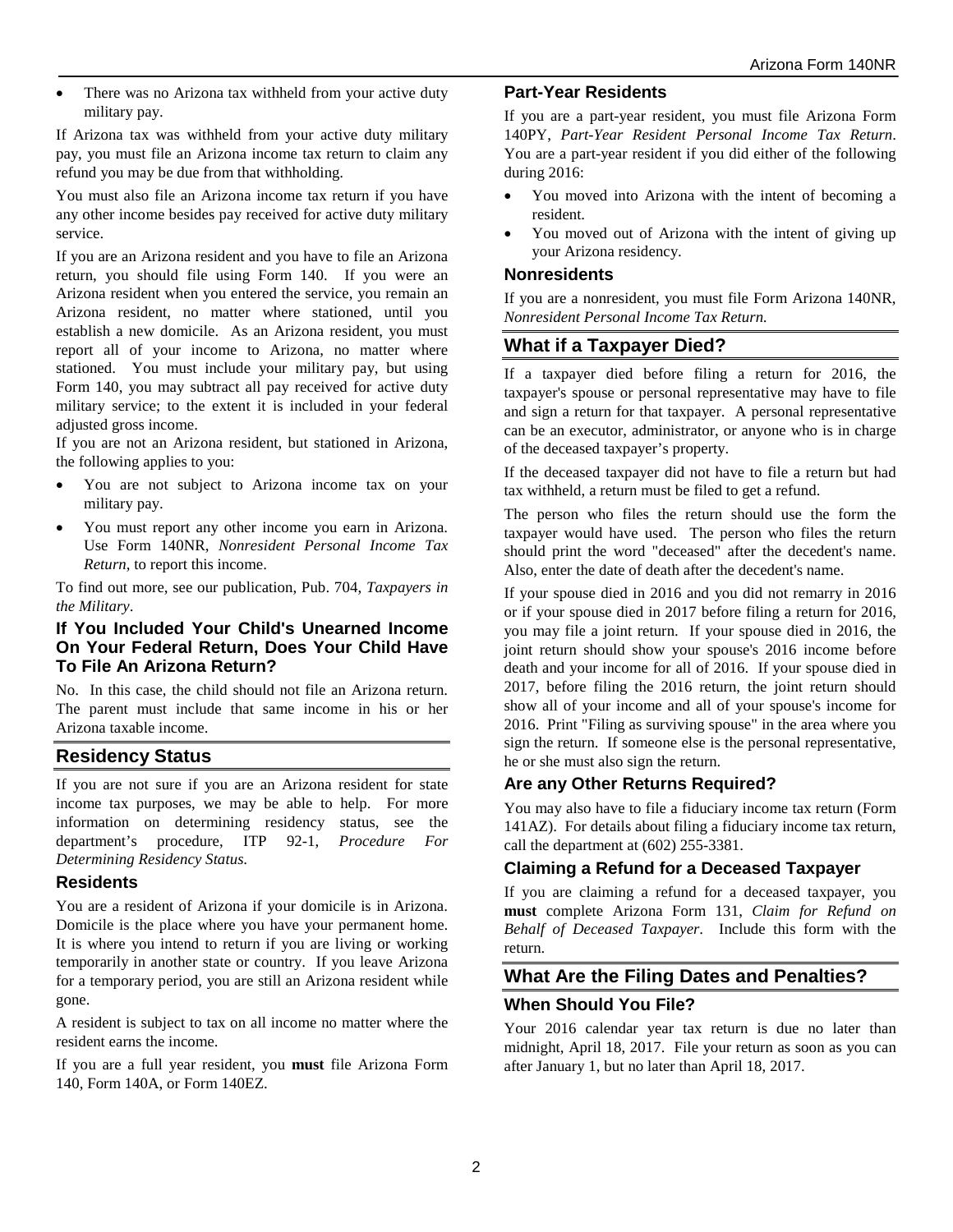**NOTE:** *Because April 15, 2017, falls on a Saturday and District of Columbia Emancipation Day will be observed on April 17, 2017, you have until Tuesday, April 18, 2017, to file your return.*

If you are a fiscal year filer, your return is due on the 15th day of the fourth month following the close of your fiscal tax year.

### **What if You Cannot File on Time?**

You may request an extension if you know you will not be able to file on time.

**NOTE:** *An extension does not extend the time to pay your income tax. See the instructions for Arizona Form 204.*

## **To get a filing extension, you can either**

- Apply for a state extension (Arizona Form 204). To apply for a state extension, file Form 204 by April 18, 2017. See Form 204 for details. You do not have to include a copy of the extension with your return when you file, but make sure that you check box **82F** on page 1 of the return. If you must make a payment, use Arizona Form 204, or visit www.AZTaxes.gov to make an electronic payment.
- Use your federal extension (federal Form 4868). File your Arizona return by the same due date. You do not have to include a copy of your federal extension with your return, but make sure that you check box **82F** on page 1 of the return.

**NOTE:** *Because October 15, 2017, falls on a Sunday, you have until Monday, October 16, 2017, to file your return.*

### **When Should You File if You Are a Nonresident Alien?**

The due date for your Arizona return is not the same as the due date for your federal return. Your Arizona return is due by April 18, 2017, even though your federal return is due on June 18, 2017. If you want to file your Arizona return after April 18, 2017, you must ask for a filing extension. You must file this request by April 18, 2017. Arizona will allow up to a 6 month extension. This will allow you to file your return by October 16, 2017. See Form 204 for extension filing details.

If you have a federal 6-month extension, you can file your Arizona return under that extension. If you file using your federal extension, Arizona will also allow you an extra 6 months.

Because we will allow only 6 months, the due date for your Arizona return is not the same as the due date for your federal return. In this case, your Arizona return will be due by October 16, 2017, even though your federal return will not be due until December 15, 2017. If you file your 2016 Arizona calendar year return after October 16, 2017, your return will be late.

**NOTE:** *Because October 15, 2016, falls on a Sunday, you have until October 16, 2017, to file your return.*

If you are a fiscal year filer, your return is due on the 15th day of the fourth month following the close of your fiscal year.

## **What if You File or Pay Late?**

If you file or pay late, we will charge you interest and penalties on the amount you owe. If the U.S. Post Office postmarks your 2016 calendar year return by April 18, 2017, your return will not be late. You may also use certain private delivery services designated by the Internal Revenue Service (IRS) to meet the "timely mailing as timely filed" rule. For more information, see "*Mailing Your Return"* at the end of these instructions.

## **Late Filing Penalty**

If you file late, we will charge you a late filing penalty. This penalty is 4½% (.045) of the tax required to be shown on the return for each month or fraction of a month the return is late. This penalty cannot exceed 25% (.25) of the tax found to be remaining due.

## **Late Payment Penalty**

If you pay your tax late, we will charge you a late payment penalty. This penalty is ½ of 1% (.005) of the amount shown as tax for each month or fraction of a month for which the failure continues. We charge this penalty from the original due date of the return until the date you pay the tax. This penalty cannot exceed a total of 10% (.10) of the unpaid tax.

## **Extension Underpayment Penalty**

If you file your return under an extension, you must pay 90% of the tax shown on your return by the return's original due date. If you do not pay this amount, we will charge you a penalty. This penalty is  $\frac{1}{2}$  of 1% (.005) of the tax not paid for each 30-day period or fraction of a 30-day period. We charge this penalty from the original due date of the return until the date you pay the tax. This penalty cannot exceed 25% (.25) of the unpaid tax. If we charge you the extension underpayment penalty, we will not charge you the late payment penalty under Arizona Revised Statutes (A.R.S.) § 42-1125(D).

**NOTE:** *If you are subject to two or more of the above penalties, the total cannot exceed 25%.*

### **Interest**

We charge interest on any tax not paid by the due date. We will charge you interest even if you have an extension. If you have an extension, we will charge you interest from the original due date until the date you pay the tax. The Arizona interest rate is the same as the federal rate.

## **When Should You Amend a Return?**

If you need to make changes to your return after you have filed, **do not** file a new return using Form 140NR. You must file Arizona Form 140X, *Individual Amended Income Tax Return*. File your amended return after your original return has processed. Generally, you have four years to amend a return to claim a refund.

If you amend your federal return for any year, you must also file an Arizona Form 140X for that year.

If the IRS makes a change to your federal taxable income for any year, you must report that change to Arizona. You must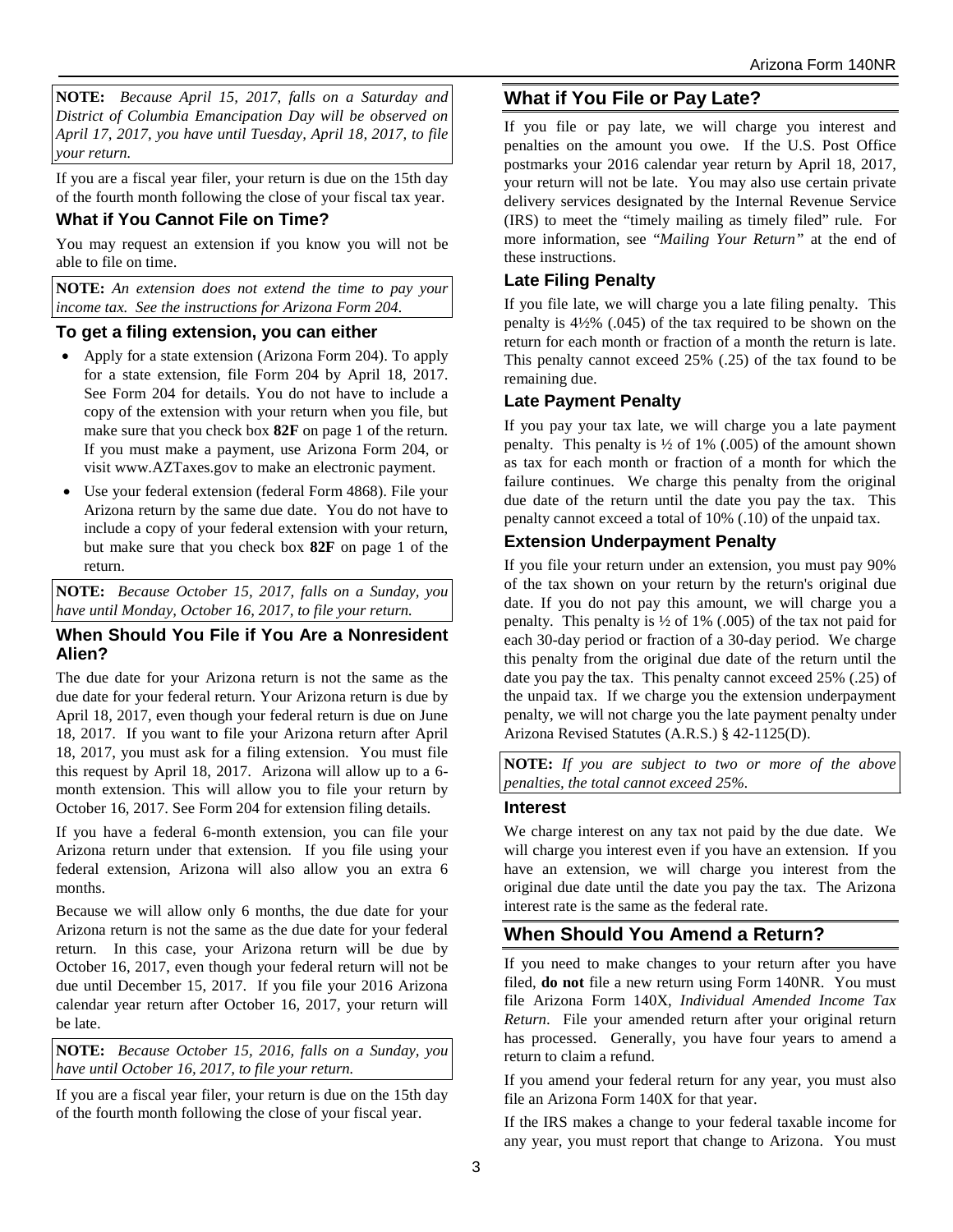file Form 140X within 90 days of the final determination of the IRS. You may use one of the following two options to report this change.

### **Option 1**

You may file a Form 140X for that year. If you choose this option, you must amend your Arizona return within 90 days of the final determination of the IRS. Include a complete copy of the federal notice with your Form 140X.

### **Option 2**

You may file a copy of the final federal notice with the department within 90 days of the final determination of the IRS. If you choose this option, you must include a statement in which you must:

- 1. Request that the department recompute your tax.
- 2. Indicate if you agree or disagree with the federal notice.

If you do not agree with the federal notice, you must also include any documents that show why you do not agree. If you choose option 2, mail the federal notice and any other documents to:

Individual Income Audit Arizona Department of Revenue PO Box 29084 Phoenix, AZ 85038-9084

## **Do You Need to Make Estimated Payments in 2017?**

| You must make Arizona estimated income tax payments |                  |                  |  |  |  |
|-----------------------------------------------------|------------------|------------------|--|--|--|
| during 2017 if:                                     |                  |                  |  |  |  |
|                                                     | <b>AND</b>       | <b>AND</b>       |  |  |  |
| Your filing status                                  | Your Arizona     | Your Arizona     |  |  |  |
| is:                                                 | gross income for | gross income for |  |  |  |
|                                                     | 2016 was greater | 2017 is greater  |  |  |  |
|                                                     | than:            | than:            |  |  |  |
| <b>Married Filing</b>                               |                  |                  |  |  |  |
| Joint                                               | \$150,000        | \$150,000        |  |  |  |
| Single                                              | \$75,000         | \$75,000         |  |  |  |
| Head of                                             |                  |                  |  |  |  |
| Household                                           | \$75,000         | \$75,000         |  |  |  |
| <b>Married Filing</b>                               |                  |                  |  |  |  |
| \$75,000<br>\$75,000<br>Separate                    |                  |                  |  |  |  |

If you met the income threshold for 2016, you must make estimated payments during 2017 unless you are sure you will not meet the threshold for 2017. As a nonresident, your Arizona gross income is that part of your federal adjusted gross income derived from Arizona sources. Your Arizona gross income is on line 26 of the 2016 Arizona Form 140NR.

See the worksheet for Arizona Form 140ES to figure how much your payments should be. For more information about making estimated payments, see the department's publication, Pub. 012, *Arizona Individual Estimated Income Tax Payments.*

### **What if You Make Your Estimated Payments Late?**

We will charge you a penalty if you are late or if you fail to make any required payments. See Arizona Form 221.

## **Can You Make Estimated Payments Even if You Do Not Have to?**

If you do not have to make Arizona estimated income tax payments, you may still choose to make them. For details, see Arizona Form 140ES.

## **Line-by-Line Instructions**

### **Tips for Preparing Your Return**

- Make sure that you write your Social Security Number (SSN) on your return.
- Complete your return using black ink.
- You must round dollar amounts to the nearest whole dollar. If 50 cents or more, round up to the next dollar. If less than 50 cents, round down. Do not enter cents.
- When asked to provide your own schedule, include a separate sheet with your name and SSN at the top. Include these schedules behind your return and behind your Schedules A, if itemizing.
- You must complete your federal return before you can start your Arizona return.
- Make sure you include your daytime telephone number.
- If filing a fiscal year return, fill in the period covered in the space provided at the top of the form.

## **Entering Your Name, Address, and SSN**

## **Lines 1, 2, and 3 -**

**NOTE:** *Make sure that you write your SSN on the appropriate line and your SSN is correct. If you are filing a joint return, also make sure you enter your SSNs in the same order every year.*

Print or type your name, address, and SSN in the space provided. If you are filing a joint return, enter your SSNs in the same order as your names. *If your name appears first on the return, make sure your SSN is the first number listed*.

If you are married filing separately, enter your name and SSN on the first line 1. Then enter your spouse's name and SSN on the second line 1.

If you are a nonresident of the United States or a resident alien who does not have an SSN, use the individual taxpayer identification number (ITIN) the IRS issued to you.

Make sure that you enter your SSN on your return. Make sure that all SSNs are clear and correct. You may be subject to a penalty if you fail to include your SSN. It will take longer to process your return if SSNs are missing, incorrect, or unclear.

Use your current home address. The department will mail your refund to, or correspond with, you at that address.

For a deceased taxpayer, see page 2 of these instructions.

## **Foreign Addresses**

If you have a foreign address, enter the information in the following order: city, province or state, and country. Follow the country's practice for entering the postal code. Do not abbreviate the country name.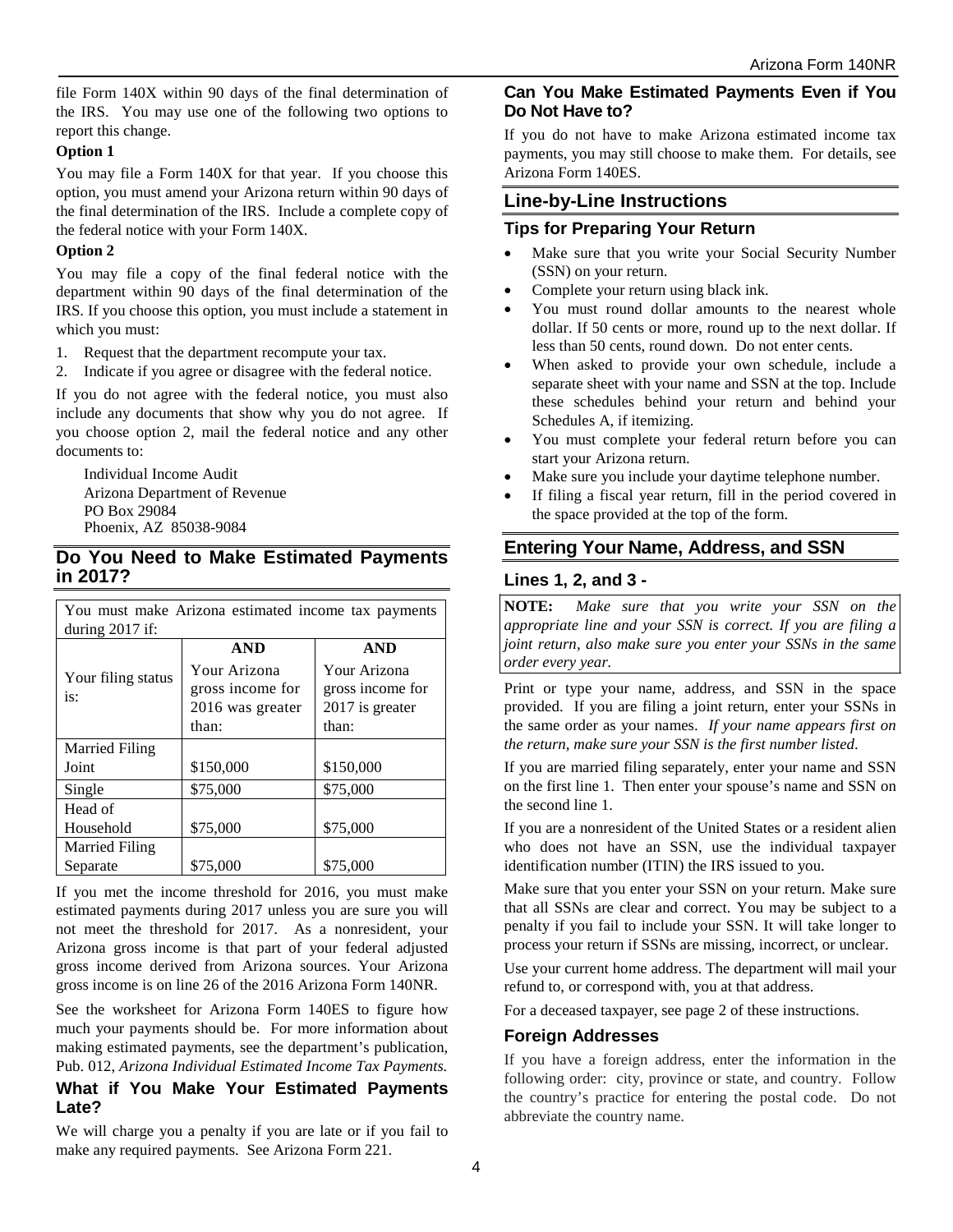### **Last Names Used in Last 4 Prior Years**

If the last name that you or your spouse are using on this return is not the same as the last name you or your spouse used on returns filed for the last 4 years, enter any other last name(s) that you or your spouse used when filing your return during the last 4 years.

## **Identification Numbers for Paid Preparers**

If you pay someone else to prepare your return, that person must also include an identification number where requested. A paid preparer may use any of the following:

- his or her PTIN.
- his or her SSN, or
- the EIN for the business.

A paid preparer who fails to include the proper identification number may be subject to a penalty.

## **Determining Your Filing Status**

The filing status that you use on your Arizona return may be different from that used on your federal return.

Use this section to determine your filing status. Check the correct box (4 through 7) on the front of Form 140NR.

If you qualify as married for federal purposes, you qualify as married for Arizona purposes and must file using the status of either married filing joint or married filing separate.

If you are single you must file as single or if qualified you may file as head of household (see the instructions for box 5).

### **Box 4 - Married Filing Joint Return**

If you are married and filing a joint return, check box 4.

You may file a joint return if you were married as of December 31, 2016. It does not matter whether or not you were living with your spouse. You may file a joint return, even if you and your spouse filed separate federal returns.

You may file a joint return if your spouse died during 2016 and you did not remarry in 2016. See page 2 of these instructions for details.

If you are married to an Arizona full year resident, you may file a joint return with your Arizona resident spouse. If filing a joint return with your Arizona resident spouse, you must use Form 140NR.

**NOTE:** *For help on filing a joint return with your full-year resident spouse, see the department's ruling, ITR 14-1,* Filing a Joint Tax Return When a Resident Spouse is Married to a Part-Year Resident or Nonresident.

#### **Box 5 - Head of Household Return**

If you are filing as a head of household, check box 5 and enter the name of the qualifying child or dependent in the space provided. You may file as head of household on your Arizona return, only if one of the following applies:

- You qualify to file as head of household on your federal return.
- You qualify to file as a qualifying widow or widower on your federal return.

#### **Box 6 - Married Filing Separate Return**

If you are filing a separate return, check box 6 and enter your spouse's name and SSN on the second line 1.

If you were married as of December 31, 2016, you may choose to file a separate return. You may file a separate return, even if you and your spouse filed a joint federal return.

Arizona is a community property state. If you file a separate return, you must figure how much income to report using community property laws. If one spouse is a resident and the other spouse is not, special rules apply when filing a separate return. For more information on how to report income in this case, see the department's ruling, ITR 93-20, *Income Reporting Requirements of Resident and Nonresident Spouses Who File Separate Arizona Individual Income Tax Return*s.

**NOTE:** *In some cases, you may treat community income as separate income. For more information on when you may treat community income as separate income, see the department's ruling, 93-22,* When Community Income May Be Treated as Separate Income.

### **Box 7 - Single Return**

If you are filing as single, check box 7.

Use this filing status if you were single on December 31, 2016. You are single if any of the following apply to you:

- You have never been married.
- You are legally separated under a decree of divorce or of separate maintenance.
- You were widowed before January 1, 2016, and you did not remarry in 2016, and you do not qualify to file as a qualifying widow or widower with dependent children on your federal return.

**NOTE:** *If you got divorced during the year, see the department's ruling, ITR 14-2,* Reporting Income, Deductions, Exemptions, and Withholding for Divorced Individuals for the Year of Divorce*; and publication, Pub. 200,* Income Tax Issues Affecting Married and Divorced Taxpayers.

### **Exemptions**

Enter the number of exemptions you are claiming in boxes 8, 9, and 10. **Do not put a check mark**. You may lose the exemption if you put a checkmark in these boxes. You may lose the dependent exemption if you do not complete the Dependent section on page 1.

#### **Box 8 - Age 65 or Over**

- If you are single or filing as head of household, enter "1" in box 8 if you were 65 or older in 2016 and not claimed as a dependent by another taxpayer.
- If you are married filing a joint return, enter "1" in box 8 if you were 65 or older and not claimed as a dependent by another taxpayer or your spouse was 65 or older in 2016 and not claimed as a dependent by another taxpayer. Enter "2" in box 8 if both you and your spouse were 65 or older in 2016 and neither of you are claimed as a dependent by another taxpayer.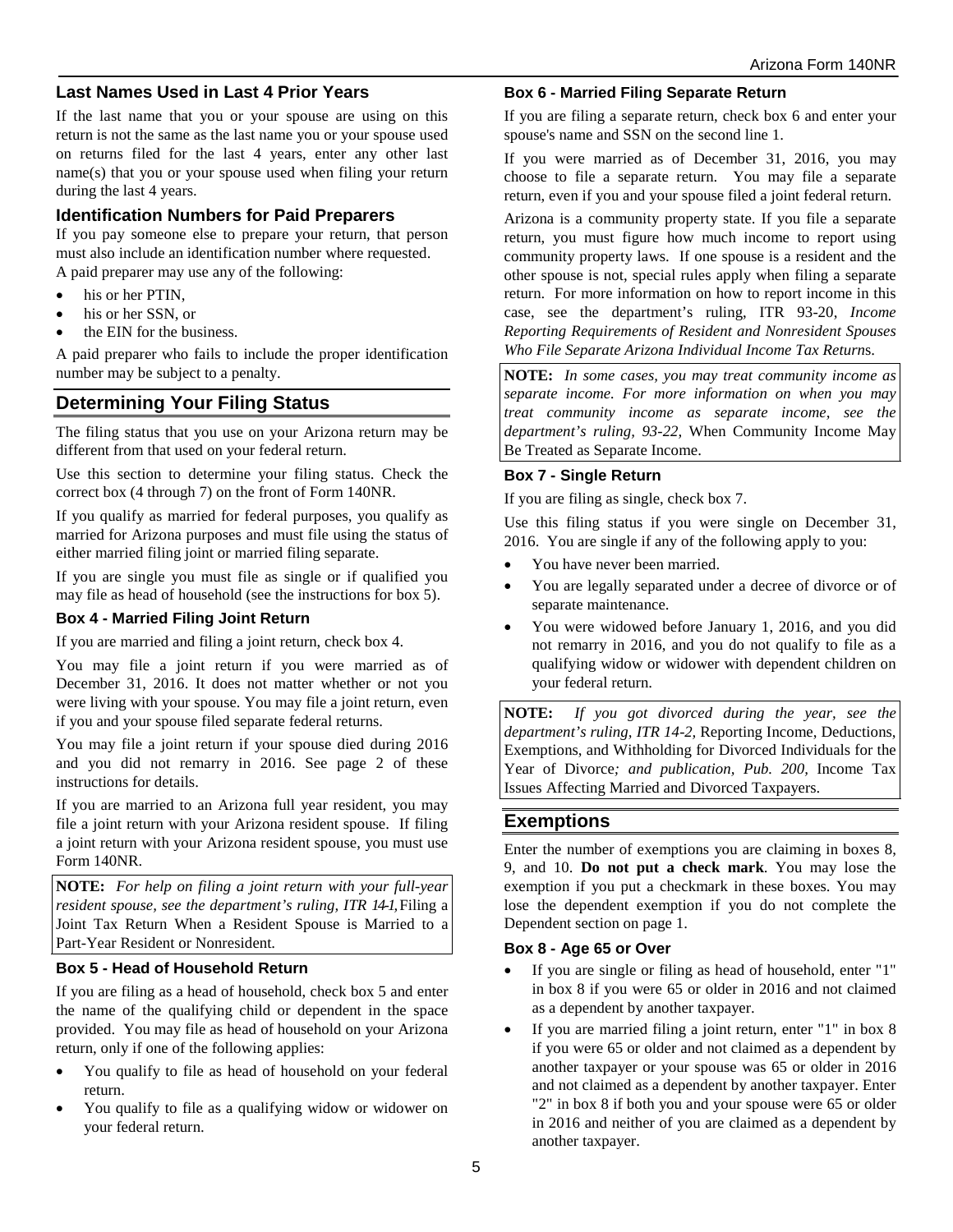If you are married and filing a separate return, enter "1" in box 8 if you were 65 or older and not claimed by another taxpayer. You cannot take an exemption for your spouse. Your spouse, if 65 or older and not claimed by another taxpayer, may take this exemption on his/her own separate return.

### **Box 9 - Blind**

If you or your spouse were partially blind as of December 31, 2016, you must get a statement certified by your eye doctor or registered optometrist that:

- You cannot see better than 20/200 in your better eye with glasses or contact lenses.
- Your field of vision is 20 degrees or less.

If your eye condition is not likely to improve beyond the conditions listed above, you can get a statement certified by your eye doctor or registered optometrist to that effect instead. You must keep the statement for your records.

- If you are single or filing as head of household, enter "1" in box 9 if you are totally or partially blind.
- If you are married filing a joint return, enter "1" in box 9 if you **or** your spouse is totally or partially blind. Enter "2" in box 9 if both you **and** your spouse are totally or partially blind.
- If you are married and filing a separate return, you may take an exemption for yourself if you are totally or partially blind. You may only claim an exemption for your spouse if (1) your spouse is totally or partially blind, (2) has no Arizona adjusted gross income for calendar year, and (3) is not the dependent of another taxpayer.

Enter "1" in box 9 if you are totally or partially blind **or** your spouse is totally or partially blind **and** your spouse meets the above criteria. Enter "2" in box 9 if you are totally or partially blind and your spouse is totally or partially blind and your spouse meets the above criteria.

#### **Box 10 - Dependents**

You must complete the Dependent section on page 1 (and page 3, if more space is needed) of your return before you can total your dependent exemptions.

You may claim only the following as a dependent.

• A person that qualifies as your dependent on your federal return.

**NOTE:** *If you do not claim a dependent exemption for a student on your federal return in order to allow the student to claim a federal education credit on the student's federal return, you may still claim the exemption on your Arizona return. For more information, see the department's ruling ITR 05-02,* Will Arizona Allow a Dependent Exemption When a Taxpayer Does Not Claim Federal Exemption in Order to Claim the Education Credit?

- A person who is age 65 or over (related to you or not) that does not qualify as your dependent on your federal return, but one of the following applies:
	- 1. In 2016, you paid more than one-fourth of the cost of keeping this person in an Arizona nursing care

institution, an Arizona residential care institution, or an Arizona assisted living facility. Your cost must be more than \$800.

- 2. In 2016, you paid more than \$800 for either Arizona home health care or other medical costs for the person.
- A stillborn child if the following apply:
	- 1. The stillbirth occurred in Arizona during 2016.
	- 2. You received a certificate of birth resulting in stillbirth from the Arizona Department of Health Services.
	- 3. The child would have otherwise been a member of your household.

## **Dependents**

## **Completing the Dependent Section**

If you need additional lines to list all of your dependents, **complete page 3**, Dependent Information – Continuation Sheet, and include this page with your return. **Be sure to check the box indicating you are completing page 3.**

Do **not** include page 3 with your return if you do not use it.

### **Dependent information: children and other dependents**

Enter the following in columns (a) through (f):

- a) The dependent's name. If you are claiming an exemption for a stillborn child and the child was not named, enter "stillborn child" in place of a name.
- b) The dependent's SSN. If you are claiming an exemption for a stillborn child, enter the certificate number from the certificate of birth resulting in stillbirth.
- c) The dependent's relationship to you.
- d) The number of months the dependent lived in your home during 2016. If you are claiming an exemption for a stillborn child, enter the date of birth resulting in the stillbirth.

**Temporary absences:** Your child or dependent is considered to have lived with you during periods of time when temporarily absent due to special circumstances such as: illness; education; business; or vacation. Your child is also considered to have lived with you during any required hospital stay following birth, as long as the child would have lived with you during that time but for the hospitalization.

- e) Check this box if this person did not qualify as a dependent on your federal return.
- f) Check the box if you did not claim this person (student) as a dependent on your federal return in order to allow that student to claim a federal education credit on the student's federal return.

You may lose the exemption if you do not furnish this information. Enter the total **number** of dependents listed on line 10 (Box).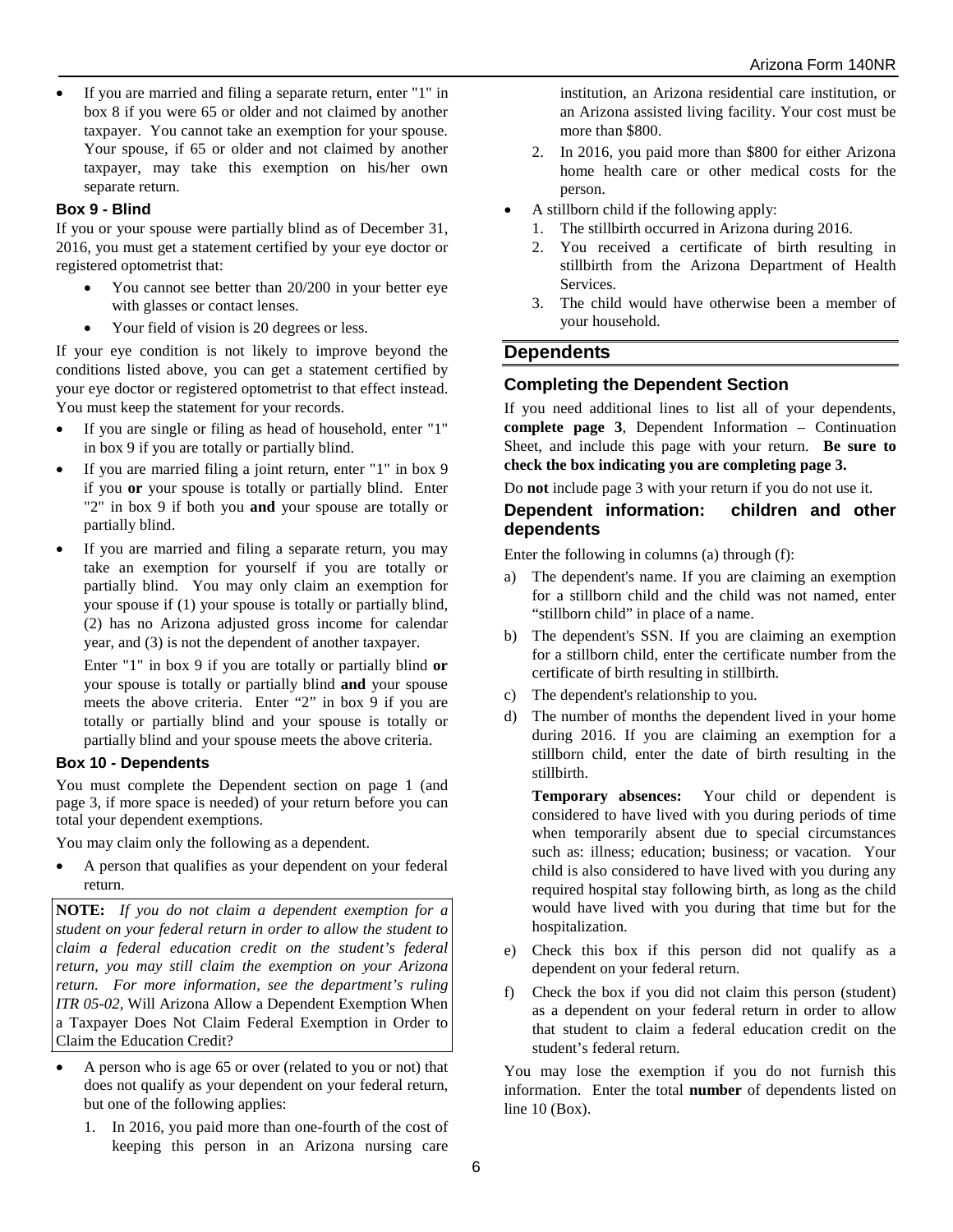## **Reporting Your Residency Status**

Check the appropriate box (11 through 13). Check only one box.

#### **Box 11 - Nonresident**

Check box 11, if you were not an Arizona resident during 2016, and were not on active military duty in Arizona.

#### **Box 12 - Nonresident Active Military**

Check box 12, if you were a nonresident on active duty military assignment in Arizona during 2016.

### **Box 13 - Composite Return**

Check box 13, if this is a composite return to be filed by one of the following:

- 1. A partnership filing on behalf of its nonresident partners.
- 2. An S corporation filing on behalf of its nonresident shareholders.

For a list of qualifications and additional information on filing an Arizona nonresident composite income tax return, see the department's ruling, ITR 16-2, *Composite Individual Income Tax Returns.*

## **Determining Arizona Income**

Use lines 15 through 27 to determine what portion of your total income is taxable by Arizona.

**NOTE:** *If you are unable to determine the proper line to use, please call one of the numbers listed on page 1.*

## **FEDERAL Column**

Enter the actual amounts shown on your 2016 federal income tax return in the FEDERAL column. Complete lines 15 through 25. Line 25 should equal the federal adjusted gross income shown on your 2016 federal Form 1040, Form 1040A, Form 1040EZ, or Form 1040NR.

## **ARIZONA Column**

Enter that portion of your federal income received from Arizona sources in the ARIZONA column. Such income includes wages earned in Arizona, Arizona rental and business income, and gains on the sale of Arizona property.

**NOTE:** *If you are filing a joint return with your full year resident spouse, you must enter your Arizona source income in the ARIZONA column and your spouse must enter all income from all sources in the ARIZONA column. For details, see the department's ruling, ITR 14-1,* Filing a Joint Tax Return When a Resident Spouse is Married to a Part-Year Resident or Nonresident

The Tax Reform Act of 1986 limits the amount of losses that you may deduct from passive activities. A passive activity is one that involves the conduct of any trade or business in which the taxpayer does not materially participate.

As a nonresident, your Arizona gross income may include some of these losses. You may consider only those passive losses that arose from Arizona sources. Your 2016 Arizona gross income can include only Arizona source losses you used on your 2016 federal return.

**Line 14 Box - Spouse of Active Duty Military Member**

Check line 14 Box if married and you are the spouse of an active duty military member and you qualify for relief under the Military Spouses Residency Relief Act. For information about who qualifies for relief, see the department's publication, Pub. 705, *Spouses of Active Duty Military Members*.

### **Lines 15 through 24 -**

The following line-by-line instructions apply to the **ARIZONA** column.

### **Line 15 - Wages, Salaries, Tips, etc.**

Enter all amounts received for services performed in Arizona.

Income earned by a qualifying out-of-state employee, from performing qualified disaster recovery work during a disaster period, is exempt from Arizona income tax. Exclude this income from line 15 in the Arizona column.

For the purpose of this exemption, a qualifying out-of-state employee is an Arizona nonresident individual who is temporarily in Arizona to solely perform qualified disaster recovery work during a disaster period. For more information, see the department's publication, Pub. 720.

**NOTE: Active Duty Military Members** *- Do not include active duty military pay unless the active duty military member is an Arizona resident filing a joint return with his or her Arizona nonresident spouse on Form 140NR. If you are an Arizona resident active duty military member including military pay on line 15 in the "ARIZONA" column, also include that amount in the amount entered as an "Other Subtraction From Income" on Form 140NR, page 2, line 46.* 

**NOTE: Spouses of Active Duty Military Members** *If you are the spouse of an active duty military and you qualify for relief under the Military Spouses Residency Relief Act, do not enter any wages, salaries or tips you earned during the taxable year for services performed in Arizona.*

#### **Line 16 - Interest**

If you have an Arizona business, enter only interest (including U.S. Government interest) you earned on accounts pledged as collateral. Also, enter your distributive share of interest from a partnership doing business in Arizona or an S corporation doing business in Arizona. Do **not** include any other interest income, even if it was earned in Arizona banks.

#### **Line 17 - Dividends**

If you have an Arizona business, enter only those dividends earned on stocks pledged as collateral, including dividends from small business corporations. Also, enter your distributive share of dividend income from a partnership doing business in Arizona or an S corporation doing business in Arizona. Do **not** include any other dividend income.

#### **Line 18 - Arizona Income Tax Refunds**

Enter the amount of Arizona income tax refunds received in 2016 that you included in your federal adjusted gross income.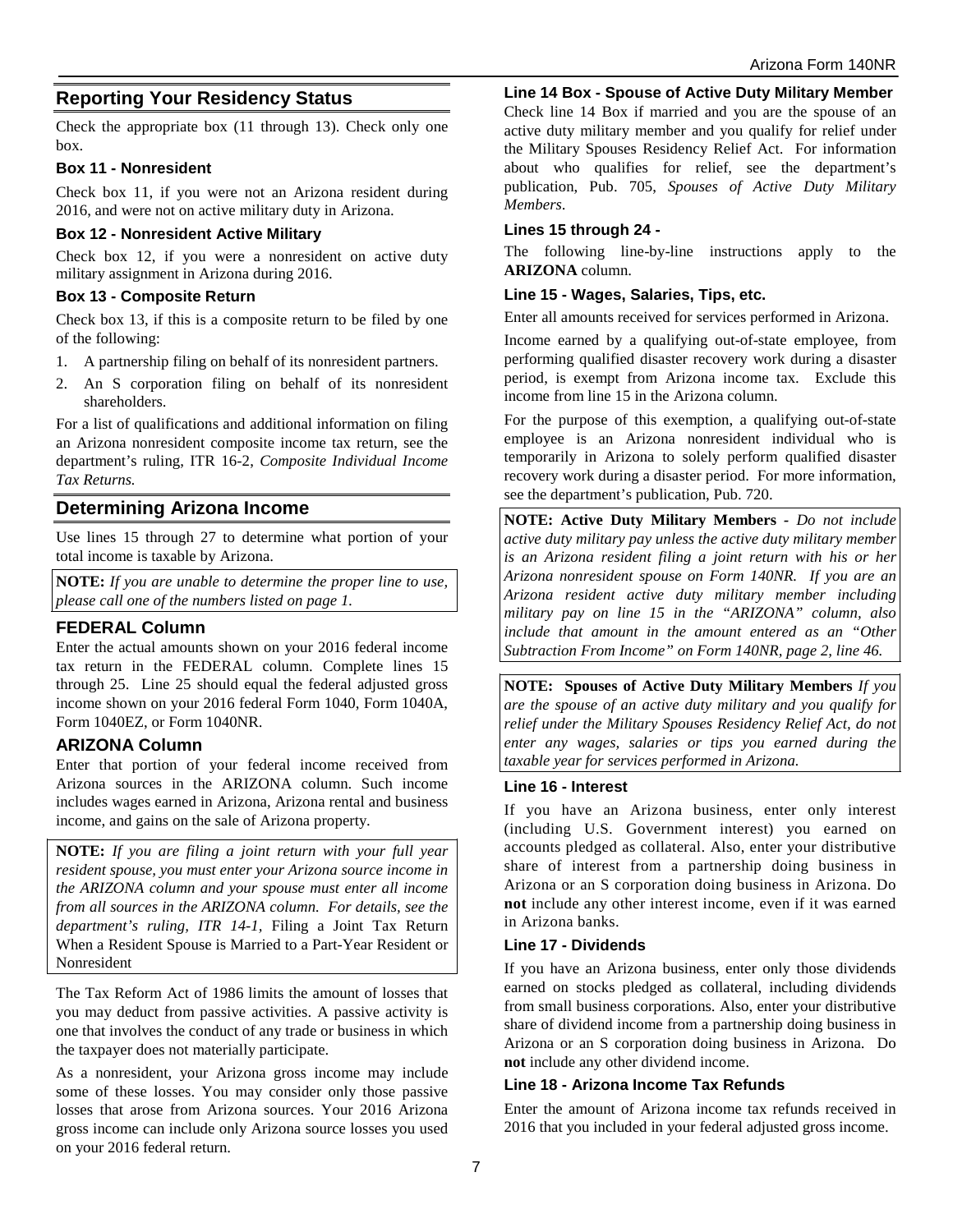#### **Line 19 - Business Income or (Loss)**

Enter income or (loss) from Arizona businesses.

Income earned by a nonresident, who is a sole owner of a qualifying out-of-state business, from performing qualified disaster recovery work during a disaster period, is exempt from Arizona income tax. Exclude this income from line 19 in the Arizona column.

For the purpose of this exemption, a qualifying out-of-state business is a business that is temporarily in Arizona to solely perform qualified disaster recovery work during a disaster period. For more information, see the department's publication, Pub. 720, *Disaster Recovery Tax Relief*.

#### **Line 20 - Gains or (Losses)**

Enter gains or (losses) on sales of Arizona property.

#### **Line 21 - Rents, etc.**

Enter the following income on line 21.

- Rent or royalty income earned on Arizona properties.
- Income from Form 141AZ, Schedule K-1(NR), line 2, from estates or trusts.
- Income or (loss) from Schedule(s) K-1(NR) from Arizona partnerships (Arizona Form 165), or small business corporations (Arizona Form 120S).

#### **Line 22 - Other Income Reported on Your Federal Return**

Enter other income from sources within Arizona. Do not include pension income or social security taxed by the federal government.

#### **Line 23 - Total Income**

Add lines 15 through 22 and enter the total.

#### **Line 24 - Other Federal Adjustments**

Include on line 24 any other federal adjustments included in your federal adjusted gross income that are attributable to the Arizona source income reported on your 2016 Arizona nonresident return.

#### **Line 25 - Federal Adjusted Gross Income**

Subtract line 24 from line 23 in the **FEDERAL** column.

#### **Line 26 - Arizona Gross Income**

Subtract line 24 from line 23 in the **ARIZONA** column.

#### **Line 27 - Arizona Income Ratio**

Divide line 26 by line 25 and enter the result on line 27. You must round your answer to **three** decimal places.

**Do not enter more than 1.000.** Do not include the percent sign (%) with the amount entered on line 27.

This is your Arizona income ratio of your total income.

| <b>Examples:</b>                        |                                                            |                                                               |  |  |
|-----------------------------------------|------------------------------------------------------------|---------------------------------------------------------------|--|--|
| Arizona<br>Gross Income<br>from line 26 | Federal<br><b>Adjusted Gross</b><br>Income from<br>line 25 | Arizona income ratio                                          |  |  |
| \$17,516                                | \$32,000                                                   | $17,516/32,000 = .547375$<br>enter on line 27:<br>7<br>5<br>4 |  |  |
| \$25,650                                | \$92,100                                                   | $25,650/92,100 = .278501$<br>enter on line 27:<br>7<br>9<br>2 |  |  |
| \$10,000                                | \$<br>9,000                                                | $10,000/9,000 = 1.11111$<br>enter on line 27:<br>0<br>0<br>0  |  |  |

- If Arizona gross income is positive (greater than zero), and federal adjusted gross income is equal to or less than zero (negative), enter 1.000 on line 27.
- If Arizona gross income is equal to or less than zero (negative), and federal adjusted gross income is positive, enter 0.000 on line 27.
- If Arizona gross income is zero, and federal adjusted gross income is negative, enter 0.000 on line 27.
- If Arizona gross income and federal adjusted gross income are both negative, divide the Arizona amount by the federal amount and enter the result on line 27. The result cannot be more than 1.000.

### **Additions to Income**

#### **Line 28 - Total Depreciation Included in Arizona Gross Income**

Enter the amount of depreciation deducted on the federal return that is included in Arizona gross income. If you make an entry here, you should also take a subtraction on line 38 for allowable depreciation attributable to assets used in your Arizona business. See the instructions for line 38.

#### **Line 29 - Partnership Income Adjustment (Positive)**

Depending on your situation, you may either add (line 29) or subtract (line 40) this amount.

Use this adjustment if line 17, column (c) of your Arizona Form 165 Schedule K-1(NR), shows a difference between federal and state distributable income.

If the difference reported on line 17, column (c) of your Arizona Form 165 Schedule K-1(NR) is a positive number, enter that portion of the difference that is allocable to partnership income taxable by Arizona as an addition on line 29.

**NOTE:** *If the difference reported on line 17, column (c) of your Arizona Form 165 Schedule K-1(NR), is a negative number, enter that portion of the difference that is allocable to partnership income taxable by Arizona as a subtraction on line 40.*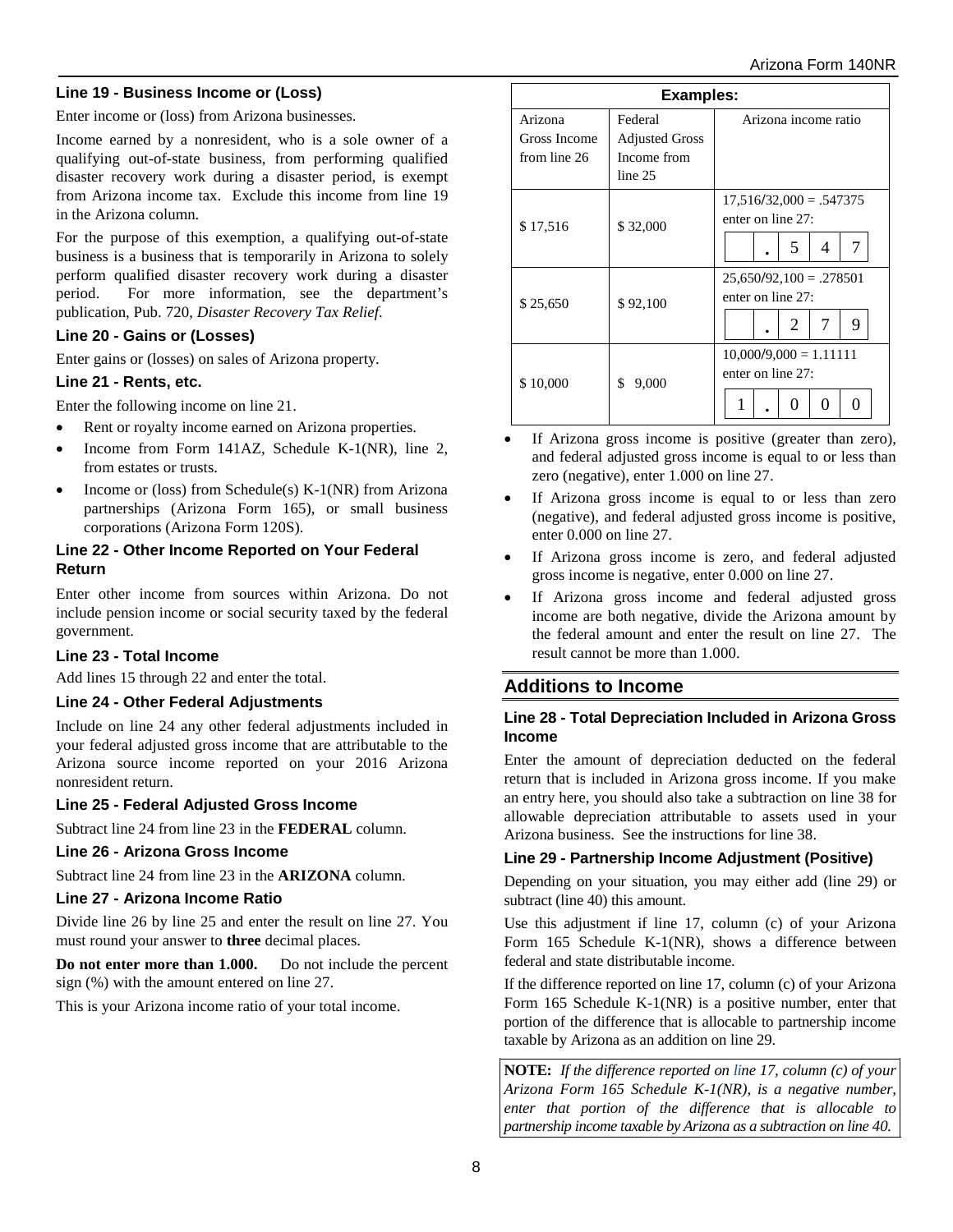#### **Line 30 - Other Additions to Income**

Use line 30 if any of the special circumstances below apply. Include your own schedule with your return, explaining any amounts entered on line 30.

#### **A. Fiduciary Adjustment**

A fiduciary uses Form 141AZ, Schedule K-1(NR), to report to you your share of the fiduciary adjustment from the trust or estate. Line 5 of Form 141AZ, Schedule K-1(NR), shows your share of the fiduciary adjustment from the estate or trust.

Depending on your situation, you may either add (line 30) or subtract (line 46) this amount.

If the amount reported on line 5 of your Arizona Form 141AZ, Schedule K-1(NR), is a positive number, enter that amount as an addition on line 30.

**NOTE:** *If the amount reported on line 5 of your Arizona Form 141AZ, Schedule K-1(NR), is a negative number, enter that amount as a subtraction from income on line 46.*

#### **B. Items Previously Deducted for Arizona Purposes**

Arizona statutes prohibit a taxpayer from deducting items more than once. If your Arizona taxable income includes items previously deducted for Arizona purposes, you must add back such amounts to your Arizona gross income.

#### **C. Claim of Right Adjustment for Amounts Repaid in 2016**

You must make an entry here if **all** of the following apply:

- 1. During 2016, you were required to repay amounts held under a claim of right.
- 2. The amount required to be repaid was subject to Arizona income tax in the year included in income.
- 3. The amount required to be repaid during 2016 was more than \$3,000.
- 4. You took a deduction for the amount repaid on your 2016 federal income tax return.
- 5. The deduction taken on your federal income tax return is reflected in your Arizona taxable income.

If the above apply, enter the amount deducted on your federal income tax return which is reflected in your Arizona taxable income.

For more information on the Arizona claim of right provisions, see the department's procedure, ITP 16-1, *Procedure for Individuals Who Restore Substantial Amounts Held Under a Claim of Right*.

#### **D. Claim of Right Adjustment for Amounts Repaid in Prior Taxable Years**

You must make an entry here if **all** of the following apply:

- 1. During a year prior to 2016, you were required to repay income held under a claim of right.
- 2. You computed your tax for that prior year under Arizona's claim of right provisions.
- 3. A net operating loss or capital loss was established due to the repayment made in the prior year.
- 4. You are entitled to take that net operating loss or capital loss carryover into account when computing your 2016 Arizona taxable income.

5. The amount of the loss carryover included in your Arizona gross income is more than the amount allowed to be taken into account for Arizona purposes.

Enter the amount by which the loss carryover included in your Arizona gross income is more than the amount allowed for the taxable year under Arizona law.

### **E. Addition to S Corporation Income Due to Credits Claimed**

Shareholders of an S corporation who claim a credit passed through from an S corporation must make an addition to income for the amount of expenses disallowed by reason of claiming the credit.

An S corporation that passes the following credits through to its shareholders must notify each shareholder of his or her pro rata share of the adjustment. You must enter an amount on this line when claiming any of the following credits:

- Environmental Technology Facility Credit (Form 305)
- Agricultural Water Conservation System Credit (Form 312)
- Pollution Control Credit (Form 315)
- Credit for Solar Hot Water Heater Plumbing Stub Outs and Electric Vehicle Recharge Outlets (Form 319)
- Credit for Employment of TANF Recipients (Form 320)
- Agricultural Pollution Control Equipment Credit (Form 325)

### **F. Solar Hot Water Heater Plumbing Stub Outs and Electric Vehicle Recharge Outlet Expenses**

If you claim a credit for installing solar hot water heater plumbing stub outs or electric vehicle recharge outlets in a dwelling you constructed (Form 319), you cannot deduct any expenses for which you claim the credit. If you claim this credit, enter the amount of such expenses that you deducted on your federal return.

### **G. Wage Expense for Employers of TANF Recipients**

If you claim a credit for employing TANF recipients (Form 320), you cannot deduct any wage expense for which you claim the credit. If you claim this credit, enter the amount of such expenses that you deducted on your federal return.

#### **H. Adjusted Basis in Property for Which You Have Claimed a Credit for Investment in Qualified Small Businesses**

If you claim a credit for an investment in a qualified small business on Form 338, you must adjust your basis in the investment by the amount of the credit claimed. You must report this difference in basis on the Arizona return that you file for the taxable year in which you sell or otherwise dispose of the investment. If you sold or otherwise disposed of the investment during the 2016 taxable year, enter the amount by which the adjusted basis computed under the Internal Revenue Code (IRC) with respect to that property exceeds the adjusted basis of the property computed under A.R.S. § 43-1074.02.

### **I. Original Issue Discount (OID) on Reacquisition of Debt Instrument**

For federal purposes, when a taxpayer made the special election to defer discharge of indebtedness (DOI) income under IRC § 108(i) (for 2009 or 2010), the taxpayer was not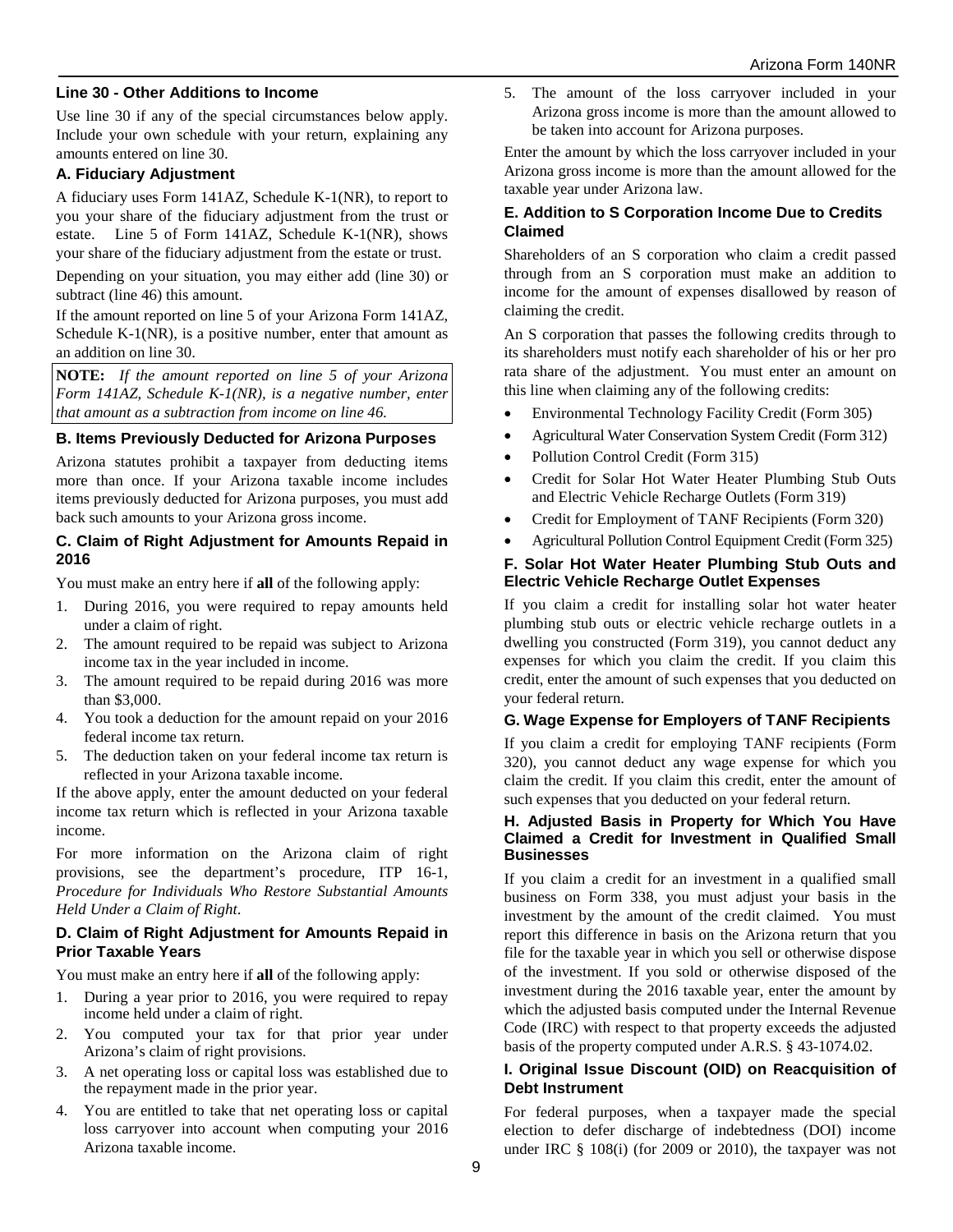allowed to take a deduction with respect to the portion of any OID that accrued with respect to that DOI income, during the income deferral period. In this case, the taxpayer had to deduct the aggregate amount of the OID deductions disallowed ratably over a 5-year period, beginning with the period in which the income was includible in federal adjusted gross income.

Arizona did not adopt the federal provisions requiring a taxpayer to defer the OID deduction in cases where the taxpayer federally deferred the DOI income. For Arizona purposes, you had to report the Arizona source DOI income from a debt reacquisition in the year in which you reacquired the debt, and you were allowed to subtract any OID related to that DOI income in the year the OID accrued. (See the instructions for line 46, "Other Subtractions From Income.") If your Arizona gross income includes a deduction for any accrued OID that you have already subtracted for Arizona purposes, you must make an addition to Arizona income for the amount of deferred OID deducted on your federal return that you included in your Arizona gross income.

Generally, this addition will apply to taxable years 2014 through 2018. On line 30, enter the amount of any previously deferred OID that you deducted in computing your 2016 Arizona gross income, to the extent that the amount was previously subtracted from Arizona gross income.

### **J. Sole Proprietorship Loss of an Arizona Nonprofit Medical Marijuana Dispensary Included in Federal Adjusted Gross Income**

If you are registered as an Arizona sole proprietorship with the Arizona Department of Health Services to operate in this state as a nonprofit medical marijuana dispensary, you are required to add the amount of the loss from the dispensary that is included in the computation of your federal adjusted gross income. Include the amount of the loss on line 30.

**NOTE:** *If the Arizona nonprofit medical marijuana dispensary is registered with the Arizona Department of Health Services as anything other than a sole proprietorship, this addition does not apply.*

### **K. Arizona Long-Term Health Care Savings Account (AZLTHSA) Withdrawals**

You must add amounts withdrawn from your AZLTHSA if you withdrew money for purposes other than paying qualified long-term health care expenses. For more information, see A.R.S. § 43-1032.

### **L. Other Adjustments**

Other special adjustments may be necessary. You may need to make an addition for depreciation or amortization. You may also need to make an addition if you claimed certain tax credits. Call one of the numbers listed on page 1 of these instructions if any of the following apply:

• You sold or disposed of property that was held for the production of income and your basis was computed under the Arizona Income Tax Act of 1954, as amended (1978 prior) except depreciable property.

- You claimed the Environmental Technology Facility Credit. (Form 305)
- You claimed the Pollution Control Credit. (Form 315)
- You claimed the Recycling Equipment Credit. (Form 307)
- You claimed the Agricultural Pollution Control Equipment Credit. (325)
- You elected to amortize cost of a childcare facility under Arizona law in effect before 1990, and you are still deducting amortization or depreciation for that facility on your federal income tax return.

#### **Line 31 - Subtotal**

Add lines 26, 28, 29 and 30. Enter the total on line 31.

## **Subtractions From Income**

You may only subtract those items for which statutory authority exists. Without such authority, you cannot take a subtraction. If you have any questions concerning subtractions from income, call one of the numbers listed on page 1 of these instructions.

**NOTE:** *You may not subtract any amount which is allocable to income excluded from your Arizona income.*

## **Lines 32 through 37 - Net Capital Gain or (loss)**

**NOTE:** *If you reported a net capital gain or (loss) on your federal tax return, you must enter the amount of the net gain or (loss) from Arizona sources on line 32. See the instructions for line 32. If you enter an amount on line 36, you must also complete lines 34 and 35. If you do not complete these lines, you cannot take the subtraction.*

As a nonresident, you may take the allowable subtraction for only those qualified net long-term capital gains that are from Arizona sources. You may subtract 25% (.25) of any net longterm capital gain included in your federal adjusted gross income that is derived from an investment in an asset acquired after December 31, 2011.

Use the worksheet on page 24 of these instructions, *Worksheet for Net Long-Term Capital Gain Subtraction for Assets Acquired after December 31, 2011,* to determine the allowable subtraction.

### **Line 32** *-* **Total Arizona Sourced Net Capital Gain or (Loss)**

Enter the total Arizona sourced net capital gain or (loss) reported on the *Capital Gain or (Loss)* line on page 1 of your federal return. This amount should be reported in your federal adjusted gross income.

### **Line 33** *-* **Total Arizona Sourced Net Short-Term Capital Gain or (Loss)**

Enter the total Arizona sourced net short-term capital gain reported on the *Capital Gain or (Loss)* line on page 1 of your federal return, in the ARIZONA Column. This amount should be reported in your federal adjusted gross income.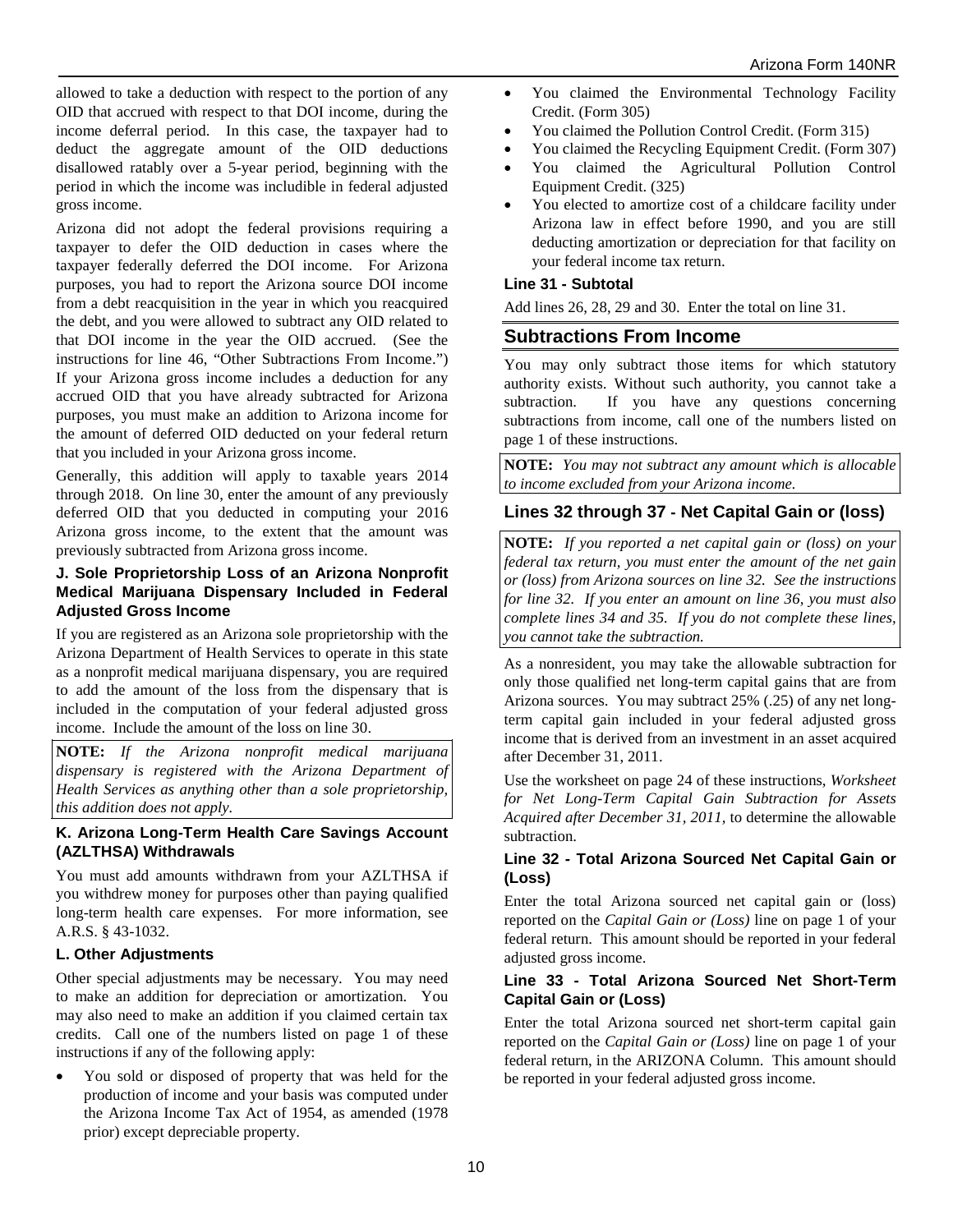**NOTE:** *If you are not required to report dividend distributions and/or short-term capital gains from mutual funds on federal Form Schedule D, do not include the shortterm capital gain distributed by the mutual fund on line 33.*

### **Line 34 - Total Net Long-Term Capital Gain or (Loss)**

Enter the amount from the worksheet, line 14, column (b).

#### **Line 35 - Net Long-Term Capital Gain From Assets Acquired After December 31, 2011**

Enter the amount from the worksheet, line 14, column (d).

Only include net long-term capital gains on this line if it can be verified that the asset was acquired after December 31, 2011. For purposes of this line, an asset acquired by gift or inheritance is considered acquired on the date it was acquired by the gift-giver or the deceased individual.

### **Line 36 - Net Long-Term Capital Gain Subtraction from Income for Assets Acquired After December 31, 2011**

Multiply the amount on line 35 by 25% (.25) and enter the result.

#### **Line 37 - Net Capital Gain from Investment in a Qualified Small Business**

You may subtract the amount of any net capital gain included in federal adjusted gross income for the taxable year derived from investment in a qualified small business as determined by the Arizona Commerce Authority (ACA) pursuant to A.R.S. § 41-1518.

To qualify for this subtraction, your investment in the qualified small business must have been made *after* the ACA certified the company as a qualified small business and *before* the company's certification expiration date. An investment made prior to certification or after the expiration of certification does not qualify for this subtraction. See the ACA's website, *Small Business Incentives: Angel Investment*, for a list of certified businesses and their certification dates.

On line 37, enter the amount of the allowable subtraction.

**CAUTION:** *If the amount entered on line 37 includes a longterm capital gain from an investment made after December 31, 2011, you cannot include that portion of the net capital gain in your computation of the allowable subtraction for any net long-term capital gain from assets acquired after December 31, 2011 and included in federal adjusted gross income. For more information, see the instructions on page 25 for the amount to enter on line 13, column (d) on the net long-term capital gain worksheet.*

### **Line 38 - Recalculated Arizona Depreciation**

As a nonresident, you may take the allowable subtraction that is **only** related to income sourced to Arizona.

**For assets placed in service in taxable years beginning**  before December 31, 2012, enter the total amount of depreciation attributable to assets used in your Arizona business allowable pursuant to IRC  $\S$  167(a) for the taxable year calculated as if you had elected not to claim bonus depreciation for eligible properties for federal purposes.

**For assets placed in service during taxable years beginning from and after December 31, 2012 through December 31, 2013,** the amount of the subtraction depends on the method used to compute the depreciation for these assets.

**NOTE:** For more information and examples of how to calculate Arizona bonus depreciation, see the department's procedure, ITP 16-2, *Procedure for Individuals who Claim Federal and/or Arizona Bonus Depreciation.*

**For assets placed in service in taxable years beginning from and after December 31, 2013 through December 31, 2015,** enter the total amount of depreciation attributable to assets used in your Arizona business allowable pursuant to IRC  $§$  167(a) for the taxable year calculated as if the bonus depreciation is 10% of the amount of federal bonus depreciation pursuant to IRC  $\S$  168(k).

**For assets placed in service in taxable years beginning from and after December 31, 2015 through December 31, 2016,** enter the total amount of depreciation attributable to assets used in your Arizona business allowable pursuant to IRC  $§$  167(a) for the taxable year calculated as if the bonus depreciation is 55% of the amount of federal bonus depreciation pursuant to IRC  $\S$  168(k).

Add all amounts together and enter the total on line 38.

### **Line 39 - Adjustment for IRC § 179 Expense Not Allowed in Prior Years**

If you made an addition for IRC § 179 expense on your 2012 return(s), enter 20% (.20) of the amount added for 2012.

#### **Line 40 - Partnership Income Adjustment (Negative)**

Depending on your situation, you may either add (line 29) or subtract (line 40) this amount. Use this adjustment if line 17, column (c) of your Arizona Form 165 Schedule K-1(NR), shows a difference between federal and state distributable income.

If the difference reported on line 17, column (c) of your Arizona Form 165 Schedule K-1(NR), is a negative number, enter that portion of the difference that is allocable to partnership income taxable by Arizona as a subtraction on line 40. **Do not include a minus sign or use parenthesis.**

**NOTE:** *If the difference reported on line 17, column (c) of your Arizona Form 165 Schedule K-1(NR), is a positive number, enter that portion of the difference that is allocable to partnership income taxable by Arizona as an addition on line 29.*

#### **Line 41 -**

Subtract lines 36 through 40 from line 31 and enter the result.

#### **Line 42 -**

Enter the amount from page 1, line 41.

#### **Line 43 - Interest on U.S. Obligations**

Enter the amount of interest income from U.S. Government obligations included as income on line 16 in the ARIZONA column. U.S. Government obligations include obligations such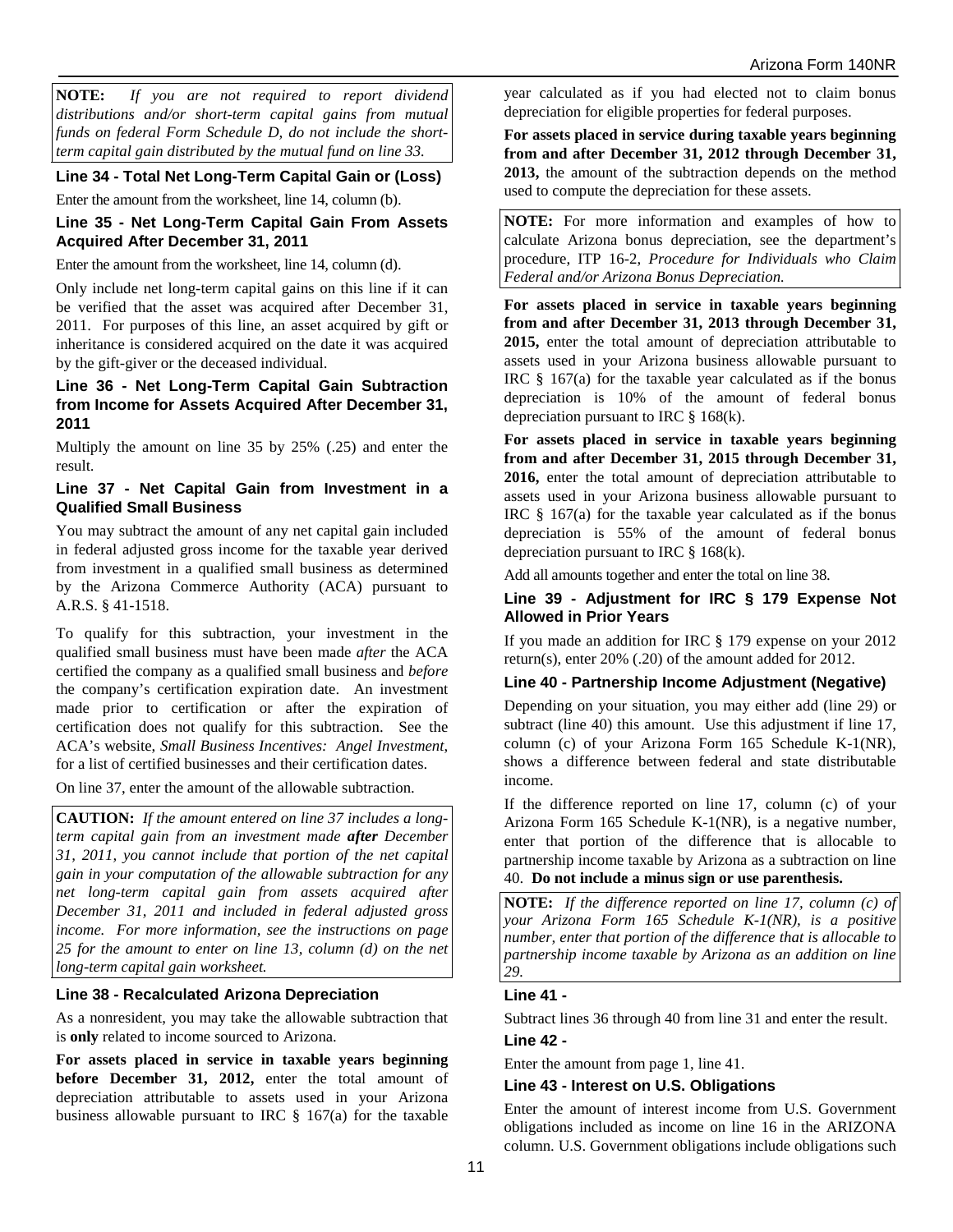as savings bonds and treasury bills. You must reduce this subtraction by any interest or other related expenses incurred to purchase or carry the obligation. Reduce the subtraction only by the amount of such expenses included in your Arizona gross income.

### **Line 44 - Arizona Lottery Winnings**

You may subtract up to \$5,000 of winnings received in 2016 for Arizona lottery prizes. Only subtract those Arizona lottery winnings that you included on line 22 in the ARIZONA column and reported on your federal income tax return.

If you subtract Arizona lottery winnings here, you may have to adjust the amount of gambling losses claimed as an itemized deduction.

#### **Line 45 - Agricultural Crops Given to Arizona Charitable Organizations**

Arizona law allows a subtraction for qualified crop gifts made during 2016 to one or more charitable organizations. To take this subtraction, **all** of the following must apply:

- 1. You must be engaged in the business of farming or processing agricultural crops.
- 2. The crop must be grown in Arizona.
- 3. You made your gift to a charitable organization located in Arizona that is exempt from Arizona income tax.

The subtraction is the greater of the wholesale market price or the most recent sale price for the contributed crop.

The amount of subtraction cannot include any amount deducted pursuant to IRC § 170 with respect to crop contribution that exceeds the cost of producing the contributed crop. To determine if your crop gift qualifies for this subtraction, see the department's procedure, ITP 12-1, *Establishing an Income Tax Subtraction for Agricultural Crops Contributed to Charitable Organizations*.

### **Line 46 - Other Subtractions from Income**

Use line 46 if any of the following special circumstances apply. Include your own schedule with the return, explaining any amounts entered here.

### **A. Certain Wages of American Indians**

Enrolled members of American Indian tribes may subtract wages earned while living and working on their tribe's reservation. You can subtract only those amounts that you included on line 15, ARIZONA column. The federal government must recognize these tribes. For more information, see the department's ruling, ITR 96-4, *Income Taxation of Indians and Spouses.*

### **B. Qualified Wood Stove, Wood Fireplace, or Gas Fired Fireplace**

Arizona law provides a subtraction for converting an existing fireplace to one of the following:

- a qualified wood stove,
- a qualified wood fireplace, or
- a gas fired fireplace and non-optional equipment directly related to its operation.

You may subtract up to \$500 of the costs incurred for converting an existing fireplace on your property located

in Arizona. When you figure your subtraction, do not include taxes, interest, or other finance charges.

A qualified wood stove or a qualified wood fireplace is a residential wood heater that was manufactured on or after July 1, 1990, or sold at retail on or after July 1, 1992. The residential wood heater must also meet the U.S. Environmental Protection Agency's July 1990 particulate emissions standards.

A qualified gas fired fireplace is any device that burns natural or liquefied petroleum gas as its fuel through a burner system that is permanently installed in the fireplace. The conversion of an existing wood burning fireplace to noncombustible gas logs that are permanently installed in the fireplace also qualifies as a gas fired fireplace.

### **C. Claim of Right Adjustment for Amounts Repaid in Prior Taxable Years**

You must make an entry here if **all** of the following apply:

- 1. During a year prior to 2016, you were required to repay income held under a claim of right.
- 2. The amount required to be repaid was subject to Arizona income tax in the year included in income.
- 3. You computed your tax for that prior year under Arizona's claim of right provisions.
- 4. A net operating loss or capital loss was established due to the repayment made in the prior year.
- 5. You are entitled to take that net operating loss or capital loss carryover into account when computing your 2016 Arizona taxable income.
- 6. The amount of the loss carryover allowed to be taken into account for Arizona purposes is more than the amount included in your Arizona gross income.

Enter the amount by which the loss carryover allowed for the taxable year under Arizona law is more than the amount included in your Arizona gross income. For more information on the Arizona claim of right provisions, see the department's procedure, ITP 16-1, *Procedure for Individuals Who Restore Substantial Amounts Held Under a Claim of Right*.

### **D. Certain Expenses Not Allowed for Federal Purposes**

You may subtract some expenses that you cannot deduct on your federal return when you claim certain federal tax credits. These federal tax credits include the following:

- the Federal Work Opportunity Credit,
- the Empowerment Zone Employment Credit,
- the credit for employer-paid social security taxes on employee cash tips, and
- the Indian Employment Credit.

If you claimed any of the above federal tax credits for 2016, enter the portion of wages or salaries attributable to Arizona source income that you paid or incurred during the taxable year that is equal to the amount of those federal tax credits you claimed.

### **E. Basis Adjustment for Property Sold or Otherwise Disposed of During the Taxable Year**

With respect to property used in an Arizona business that is sold or otherwise disposed of during the taxable year by a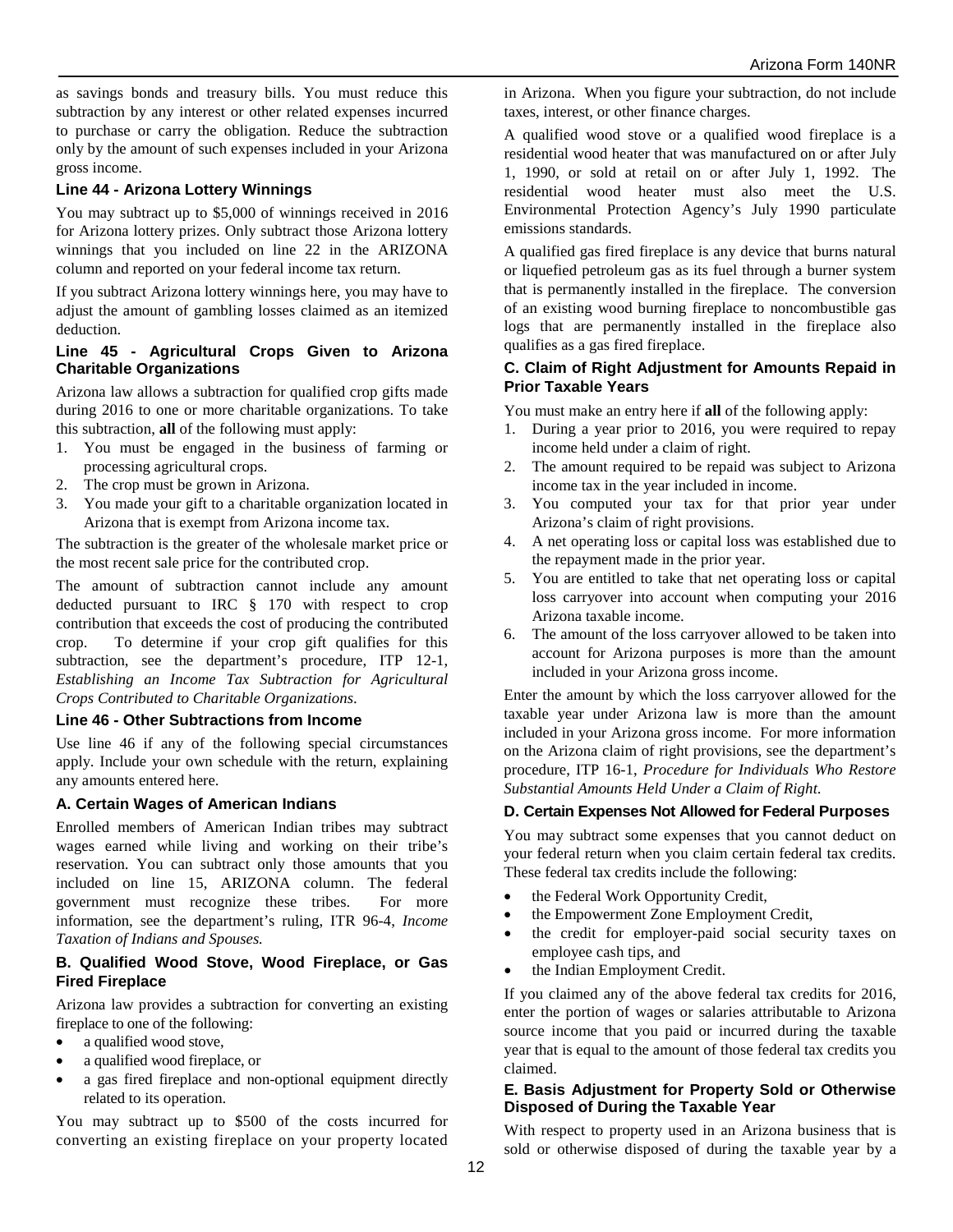taxpayer who has complied with the requirement to add back all depreciation with respect to that property on tax returns for all taxable years beginning from and after December 31, 1999, enter the amount of depreciation that has been allowed pursuant to IRC § 167(a) to the extent that the amount has not already reduced Arizona taxable income in the current or prior years. (Note: The practical effect of this is to allow a subtraction for the difference in basis for any asset for which bonus depreciation has been claimed on the federal return.) You may make this adjustment only for property that was used in your Arizona business.

### **F. Fiduciary Adjustment**

A fiduciary uses Form 141AZ, Schedule K-1(NR), to report to you your share of the fiduciary adjustment from the trust or estate. Line 5 of Form 141AZ, Schedule K-1(NR), shows your share of the fiduciary adjustment from the estate or trust.

Depending on your situation, you may either add (line 30) or subtract (line 46) this amount.

If the amount on Form 141AZ, Schedule K-1(NR), line 5, is a negative number, enter that amount as a subtraction from income on line 46.

**NOTE:** *If the amount on Form 141AZ, Schedule K-1(NR), line 5, is a positive number, enter that amount as an addition to income on line 30.*

### **G. Net Operating Loss Adjustment**

**NOTE:** *This subtraction applies to only those individuals who made an election under the special federal net operating loss rules for 2008 and 2009. Under the special rules for 2008 and 2009, you could have elected to carry the net operating loss back for 3, 4, or 5 years, instead of the normal 2 years. This election would have been allowed under IRC § 172(b)(1)(H) as amended by the American Recovery and Reinvestment Act of 2009 or the Worker, Homeownership, and Business Assistance Act of 2009.*

Arizona did not adopt the special federal net operating loss rules for losses incurred during 2008 or 2009. For Arizona purposes, you must deduct an Arizona source net operating loss as if the loss was computed under IRC § 172 in effect prior to the enactment of those special rules. If you made an election to deduct your 2008 or 2009 federal net operating loss under IRC  $\S 172(b)(1)(H)$ , you may have to enter an amount here. Figure how much of the net operating loss carry forward would have been allowed as a deduction on your 2016 federal income tax return, if the election described in IRC §  $172(b)(1)(H)$  had not been made in the year of the loss. Then figure how much of the carry forward computed under that method was derived from Arizona source losses. The amount you may take as a subtraction is the difference between the amount of Arizona source net operating loss carryover allowable as a deduction for federal purposes under the as if calculation and the amount of the Arizona source net operating loss deduction actually taken for federal purposes that you included in your Arizona gross income. On line 46, enter the amount of allowable Arizona source loss carry forward deduction that exceeds the actual amount of Arizona source net

operating loss carry forward deduction that was deducted in arriving at Arizona gross income.

**NOTE:** *As an Arizona nonresident, you may have had a loss from prior year Arizona business operations. However, the loss cannot offset this year's income unless the as if calculation results in an Arizona source net operating loss deduction for federal purposes. You can only take this subtraction if the as if federal net operating loss deduction for 2016 includes Arizona source losses that have not been absorbed by non-Arizona income in any intervening years. You cannot subtract any amount of that net operating loss that has been absorbed by non-Arizona income in any intervening years. You also cannot take a subtraction for any amount that has already been deducted for Arizona purposes.* 

### **H. Previously Deferred Discharge of Indebtedness (DOI) Income Adjustment**

Generally, when a loan is settled for less than the amount owed, DOI income is realized by the debtor and usually must be included in the debtor's gross income. The amount of DOI income is generally equal to the amount of loan forgiveness. DOI income also occurs when a debtor repurchases his or her own debt at a discount (a price lower than the adjusted basis issue price of the debt instrument). In debt repurchase transactions, the amount of DOI income is generally equal to the difference between the adjusted issue price and the price paid for the debt instrument.

For federal purposes, a taxpayer may have made a special election for taxable years 2009 or 2010 to include DOI income in connection with the reacquisition of a business debt instrument, ratably over a 5-year period. A taxpayer that made this election will generally include this income in federal adjusted gross income beginning with the 2014 taxable year. A taxpayer would have made the federal election under IRC § 108(i) as added by the American Recovery and Reinvestment Act of 2009.

Arizona did not adopt the special federal DOI income deferral provisions for the 2009 or 2010 taxable year. For Arizona purposes, if you made the federal election to defer the inclusion of Arizona source DOI income under IRC § 108(i), you were required to add the amount of that deferred DOI income to Arizona income for the year for which you made the election. If you made the required addition to Arizona income on the Arizona return filed for the year in which you reacquired the debt instrument (2009 or 2010), Arizona will not tax that Arizona source DOI income twice. In the year in which you include that deferred Arizona source DOI income in your federal adjusted gross income, and likewise your Arizona gross income, you may take a subtraction for the amount included for that year. Usually this subtraction will apply to taxable years 2014 through 2018. On line 46, enter the amount of previously deferred Arizona source DOI income that you included in your Arizona gross income for the current taxable year to the extent that the amount was previously added to your Arizona income.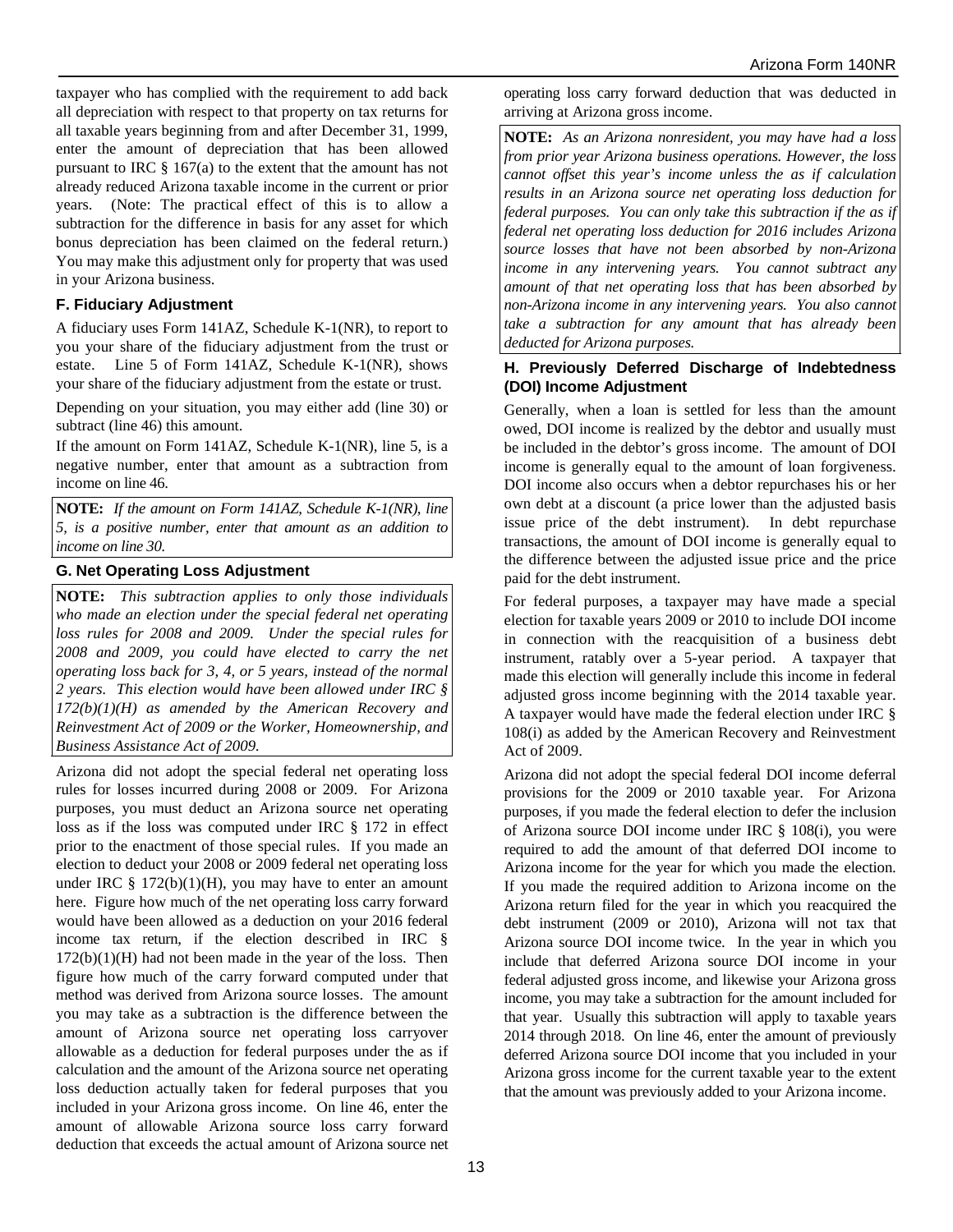### **I. Sole Proprietorship Income of an Arizona Nonprofit Medical Marijuana Dispensary Included in Federal Adjusted Gross Income**

If you are registered as an Arizona sole proprietorship with the Arizona Department of Health Services to operate in this state as a nonprofit medical marijuana dispensary, you may subtract the amount of the income from the dispensary that is included in the computation of your federal adjusted gross income. Include the amount of the income on line 46.

**NOTE:** *If the Arizona nonprofit medical marijuana dispensary is registered with the Arizona Department of Health Services as anything other than a sole proprietorship, this subtraction does not apply.*

#### **J. Other Adjustments**

Other special adjustments may be necessary. Call one of the numbers listed on page 1 of these instructions if any of the following apply:

- You sold or disposed of property that was held for the production of income subject to Arizona tax and your basis was computed under the Arizona Income Tax Act of 1954, as amended (1978 prior), except depreciable property.
- You deferred exploration expenses determined under IRC § 617 in a taxable year ending before January 1, 1990, and you have not previously taken a subtraction for those expenses.

## **Exemptions**

#### **Line 47 - Exemption: Age 65 or Over**

Multiply the number in box 8 on the front of your return by \$2,100 and enter the result.

#### **Line 48 - Exemption: Blind**

Multiply the number in box 9 on the front of your return by \$1,500 and enter the result.

#### **Line 49 - Exemption: Dependents**

Multiply the number in box 10 on the front of your return by \$2,300 and enter the result.

#### **Line 50 - Total Exemptions**

Add lines 47, 48 and 49 and enter the total.

#### **Line 51 - Prorated Exemptions**

Multiply the amount on line 50 by your Arizona income ratio from line 27 and enter the result.

**For Active Duty Military Personnel Only:** *If you were on active duty in Arizona during 2016, but you were a resident of another state, you must prorate these exemptions.*

### **Line 52 - Arizona Adjusted Gross Income**

Subtract lines 43 through 46 and line 51 from line 42.

## **Figuring Your Tax**

### **Line 53 - Itemized or Standard Deductions**

You must decide whether to take the standard deduction or to itemize your deductions. Your Arizona income tax will be less if you take the larger of your standard deduction or your itemized deductions.

## **Your Standard Deduction**

**CAUTION:** *You must prorate the standard deduction.*

Nonresident individuals, who claim the standard deduction, must prorate the deduction by the income ratio which the taxpayer's Arizona gross income is of the taxpayer's federal adjusted gross income.

This will in effect prorate the standard deduction between income taxable to Arizona and income not taxable to Arizona and allow only that portion of the deduction allocable to income taxable to Arizona. **If you take the standard deduction, check box 53S.**

|    | <b>Standard Deduction Chart</b>                                                                         |                                                          |  |  |  |
|----|---------------------------------------------------------------------------------------------------------|----------------------------------------------------------|--|--|--|
|    | If your filing status is:                                                                               | <b>Your standard deduction</b><br>prior to prorating is: |  |  |  |
|    | Single                                                                                                  | \$5,099                                                  |  |  |  |
|    | Married filing separate                                                                                 | \$5,099                                                  |  |  |  |
|    | Married filing joint                                                                                    | \$10,189                                                 |  |  |  |
|    | Head of household                                                                                       | \$10,189                                                 |  |  |  |
|    |                                                                                                         | <b>Standard Deduction Worksheet</b>                      |  |  |  |
| 1. | from the<br>Amount<br>deduction chart. Enter the amount<br>shown for your filing status.                | standard<br>\$                                           |  |  |  |
|    | Enter your Arizona income ratio<br>from Form 140NR, page 1, line 27.                                    |                                                          |  |  |  |
| 3. | Multiply line 1 by the ratio on line<br>2. Enter the result here and on<br>Form 140NR, page 2, line 53. | \$                                                       |  |  |  |

## **Your Itemized Deduction**

You may itemize deductions on your Arizona return even if you do not itemize deductions on your federal return.

The itemized deductions allowed for Arizona purposes are those itemized deductions that are allowable under the IRC.

As an Arizona nonresident, you must prorate these deductions by the income ratio which your Arizona gross income is of your federal adjusted gross income.

To determine your Arizona itemized deductions, complete a federal Form 1040, Schedule A. Then complete the Arizona Form 140NR, Schedule A(NR). **If you itemize deductions, check box 53I.**

**NOTE:** If you itemize, you must include a copy of your federal Schedule A and your Arizona Schedule A(NR) with your Arizona return.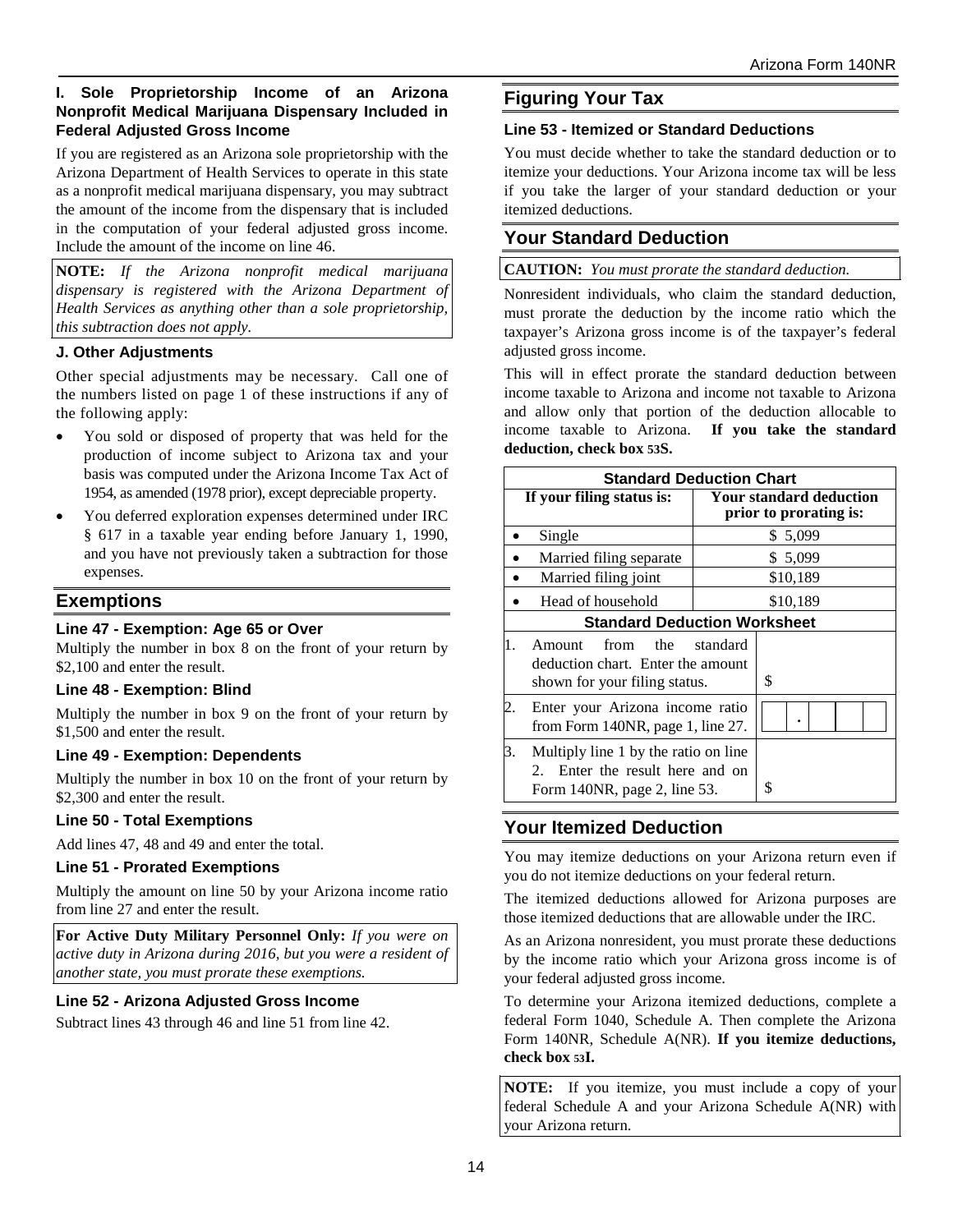### **Line 54 - Personal Exemptions**

Your personal exemption depends on your filing status. See Personal Exemption Chart. Then Complete the Personal Exemption Worksheet.

If married, you may also use Arizona Form 202, *Personal Exemption Allocation Election*, to figure your personal exemption.

| <b>Personal Exemption Chart</b><br>Be sure to complete the Personal Exemption worksheet                                                                                                                                             |                                                          |  |  |
|-------------------------------------------------------------------------------------------------------------------------------------------------------------------------------------------------------------------------------------|----------------------------------------------------------|--|--|
| If you checked filing status:                                                                                                                                                                                                       | <b>Personal</b><br><b>Exemption</b><br>before proration: |  |  |
| Single (Box 7)                                                                                                                                                                                                                      | \$2,100                                                  |  |  |
| Married filing joint return (Box 4)<br>and claiming no dependents (Box 10)                                                                                                                                                          | \$4,200                                                  |  |  |
| Married filing joint return (Box 4)<br>and claiming at least one dependent<br>(Box 10 excluding persons who did<br>not qualify as your dependent on<br>your federal return [Box 10, column<br>$(e)$ ].                              | \$6,300                                                  |  |  |
| Head of household and you are not<br>married (Box 5)                                                                                                                                                                                | \$4,200                                                  |  |  |
| Head of household and you are a<br>married person who qualifies to file<br>as head of household (Box 5)                                                                                                                             | $$3,150$ or<br>complete<br>Form 202                      |  |  |
| Married filing separate return (Box 6)<br>with neither spouse claiming<br>any<br>dependents (Box 10)                                                                                                                                | $$2,100$ or<br>complete<br>Form 202                      |  |  |
| • Married filing separate return (Box 6)<br>with one spouse claiming at least one<br>dependent (Box 10 excluding persons<br>did<br>qualify as<br>who<br>not<br>your<br>dependent on your federal return<br>[Box 10, column $(e)$ ]. | $$3,150$ or<br>complete<br>Form 202                      |  |  |

**NOTE:** *For Active Duty Military Personnel Only. If you were on active duty in Arizona during 2016, but were a resident of another state, do not prorate your personal exemption. You are allowed a 100% deduction for the personal exemption (to include spouse).*

| <b>Personal Exemption Worksheet</b> |                                                                                                                                                                                                                                          |   |  |  |  |
|-------------------------------------|------------------------------------------------------------------------------------------------------------------------------------------------------------------------------------------------------------------------------------------|---|--|--|--|
| 1.                                  | Amount from the personal<br>exemption chart. If you were an<br>active duty military member<br>during 2016, skip lines 2 and 3<br>and enter this amount on Form<br>140NR, page 2, line 54. All other<br>taxpayers complete lines 2 and 3. | S |  |  |  |
| 2.                                  | Enter your Arizona income ratio<br>from Form 140NR, page 1, line 27.                                                                                                                                                                     |   |  |  |  |
| 3.                                  | Multiply line 1 by the ratio on line<br>2. Enter the result here and on<br>Form 140NR, page 2, line 54.                                                                                                                                  |   |  |  |  |

A married couple who does not claim any dependents may take one personal exemption of \$4,200 (prior to prorating). If the husband and wife file separate returns, either spouse may (prior to prorating) take the entire \$4,200 exemption, or the spouses may divide the \$4,200 (prior to prorating) between them. You and your spouse must complete Arizona Form 202 if either you or your spouse claims a personal exemption of more than \$2,100 (prior to prorating). If you and your spouse do not complete Form 202, you may (prior to prorating) take an exemption of only \$2,100 (one-half of the total \$4,200).

A married couple who claims at least one dependent may take one personal exemption of \$6,300 (prior to prorating). If the husband and wife file separate returns, either spouse may (prior to prorating) take the entire \$6,300 exemption, or the spouses may divide the \$6,300 (prior to prorating) between them. You and your spouse must complete Form 202 if either you or your spouse claims a personal exemption of more than \$3,150 (prior to prorating). If you and your spouse do not complete Form 202, you may (prior to prorating) take an exemption of only \$3,150 (one-half of the total \$6,300).

If you are a married person who qualifies to file as a head of household, you may take the entire \$6,300 (prior to prorating) personal exemption or you may divide the exemption with your spouse. You and your spouse must complete Form 202 if either you or your spouse claims a personal exemption of more than \$3,150 (prior to prorating).

If you and your spouse do not complete Form 202, you may (prior to prorating) take an exemption of only \$3,150 (one-half of the total \$6,300). The spouse who claims more than onehalf of the total personal exemption (prior to prorating) must include the original Form 202 with his or her return. The spouse who claims less than one-half of the total personal exemption (prior to prorating) must include a copy of the completed Form 202 with his or her return.

#### **Line 55 - Arizona Taxable Income**

Subtract lines 53 and 54 from line 52 and enter the difference. If less than zero, enter zero.

Use this amount to calculate your tax using Tax Table X or Y.

#### **Line 56 - Tax Amount**

Enter the tax from Tax Table X or Y.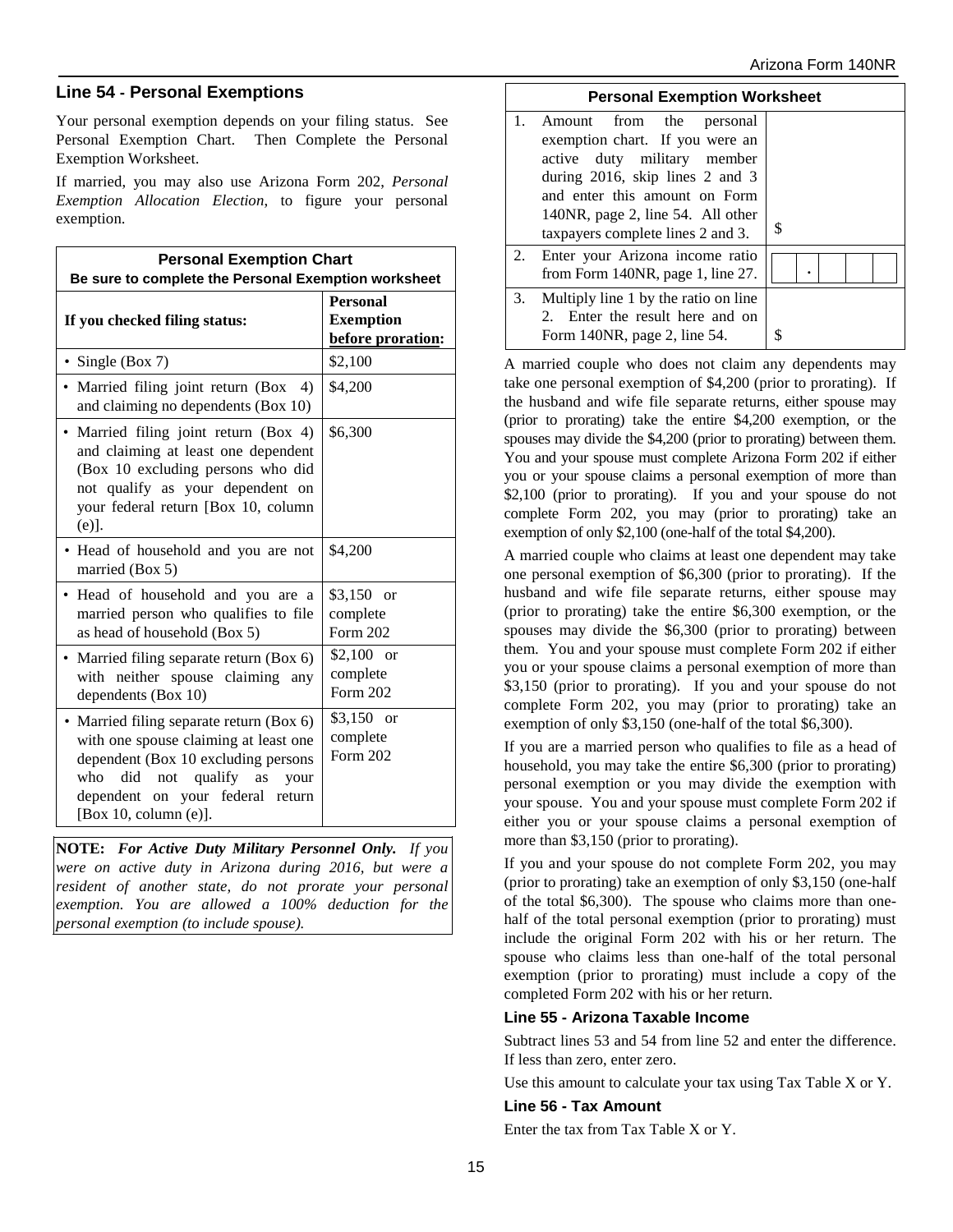### **Line 57 - Tax From Recapture of Credits From Arizona Form 301**

Enter the amount of tax due from recapture of credits from Arizona Form 301, Part 2, line 40.

### **Line 58 - Subtotal of Tax**

Add lines 56 and 57 and enter the total.

### **Line 59 - Nonrefundable Credits from Arizona Form 301**

Complete line 59 if you claim any of the following credits. Also, make sure that you include Arizona Form 301 and the appropriate credit form or forms with your return.

1. **Enterprise Zone Credit**. The enterprise zone credit allowable to individuals was repealed. All credits for enterprise zones that were properly established can be carried forward for the respective five year carry forward period. See Form 304 for more information.

2. **Environmental Technology Facility Credit.** You may qualify for this credit if your business incurred expenses in constructing a qualified environmental technology manufacturing facility. Use Form 305 to figure this credit.

3. **Military Reuse Zone Credit.** You may qualify for this credit if you have qualifying net increases in full-time employment within a military reuse zone. Use Form 306 to figure this credit.

4. **Recycling Equipment Credit.** The recycling equipment credit for individuals was repealed. All credits for recycling equipment that were properly established can be carried forward for the respective 15 year carry forward period. Use Form 307 to figure any allowable credit carryover.

5. **Credit for Increased Research Activities - Individuals.** You may qualify for this credit if you incurred qualified research expenses for research conducted in Arizona. Use Form 308-I to figure this credit. Be sure to include **only** the nonrefundable portion on Form 140NR, line 59.

6. **Credit for Taxes Paid to Another State or Country.** You may qualify for this credit if you paid tax to Arizona and another state or country on the same income. Use Form 309 to figure this credit.

7. **Agricultural Water Conservation System Credit.** You may qualify for this credit if you incurred expenses to purchase and install an agricultural water conservation system in Arizona. Use Form 312 to figure this credit.

8. **Pollution Control Credit.** You may qualify for this credit if you purchased depreciable property used in a trade or business to reduce or prevent pollution. Use Form 315 to figure this credit.

9. **Credit for Solar Hot Water Heater Plumbing Stub Outs and Electric Vehicle Recharge Outlets.** You may qualify for this credit if you installed solar hot water heater plumbing stub outs or electric vehicle recharge outlets in houses or dwelling units you constructed. The taxpayer that constructed the dwelling may also transfer the credit to a purchaser. Use Form 319 to figure this credit.

10. **Credit for Employment of TANF Recipients.** You may qualify for this credit if you employed TANF recipients during the taxable year. Use Form 320 to figure this credit.

11. **Credit for Contributions to Qualifying Charitable Organizations.** You may qualify for this credit if you made contributions to qualifying charitable organizations. Use Form 321 to figure this credit.

12. **Credit for Contributions Made or Fees Paid to Public Schools.** You may qualify for this credit if you paid certain fees to public schools in Arizona. Use Form 322 to figure this credit.

13. **Credit for Contributions to Private School Tuition Organizations.** You may qualify for this credit if you made contributions to a school tuition organization that provides scholarships or grants to qualified schools. Use Form 323 to figure this credit.

14. **Agricultural Pollution Control Equipment Credit.** You may qualify for this credit if you are involved in commercial agriculture and incurred expenses to purchase tangible personal property that is primarily used in your trade or business in Arizona to control or prevent pollution. Use Form 325 to figure this credit.

15. **Credit for Donation of School Site.** You may qualify for this credit if you donated real property and improvements to a school district or a charter school for use as a school or as a site for the construction of a school. Use Form 331 to figure this credit.

16. **Credits for Healthy Forest Enterprises.** You may qualify for these credits if you had net increases in qualified employment positions in a healthy forest enterprise and net training and certifying costs. Use Form 332 to figure these credits**.**

17. **Credit for Employing National Guard Members**. You may qualify for this credit if you are an employer who has an employee that is a member of the Arizona National Guard if the employee is placed on active duty. Use Form 333 to figure this credit.

18. **Credit for Business Contributions by an S Corporation to School Tuition Organizations - Individual.** S corporations that make qualifying contributions of \$5,000 or more may pass-through the credit to its individual shareholders on a *pro rata* basis. See Form 335-I for more information.

19. **Credit for Solar Energy Devices** - **Commercial or Industrial Applications.** This credit is available to taxpayers that install solar energy devices for commercial, industrial, or other nonresidential applications in Arizona. Use Form 336 to figure this credit.

20. **Credit for Investment in Qualified Small Businesses.** You may qualify for this credit if you made an investment in a qualified small business. Use Form 338 to figure this credit.

21. **Credit for Donations to the Military Family Relief**  Fund. You may qualify for this credit if you made a cash contribution to the Arizona Military Family Relief Fund during the taxable year. Use Form 340 to figure this credit.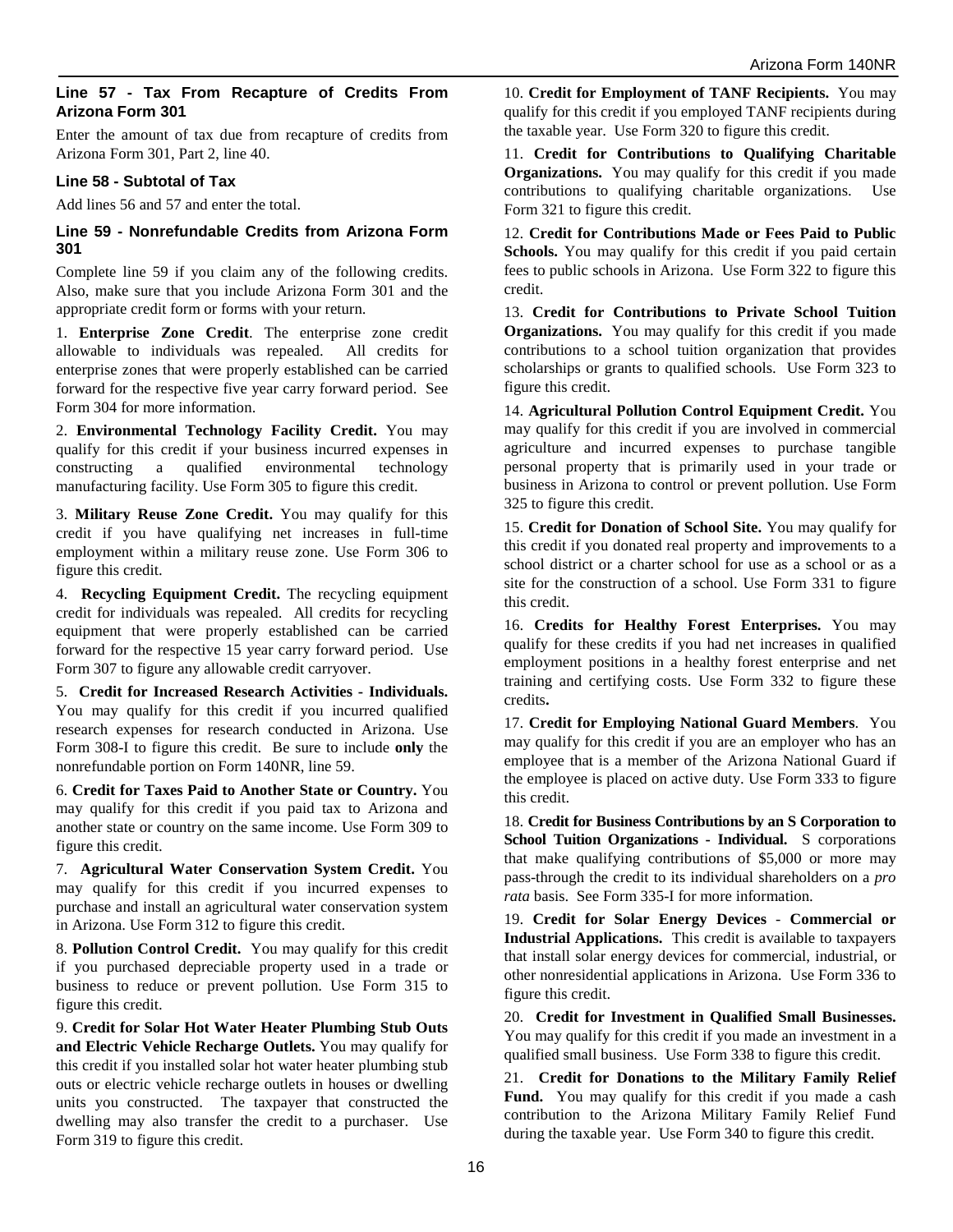22. **Credit for Business Contributions by an S Corporation to School Tuition Organizations for Displaced Students or Students with Disabilities - Individual.** S corporations that make qualifying contributions of \$5,000 or more may passthrough the credit to its individual shareholders on a *pro rata* basis. See Form 341-I for more information.

23. **Renewable Energy Production Tax Credit.** You may qualify for this credit if you produced electricity using renewable energy resources. Use Form 343 to figure this credit.

24. **Solar Liquid Fuel Credit.** You may qualify for this credit if you incurred expenses for (1) research and development costs associated with solar liquid fuel, (2) for the production of solar liquid fuel in this state in commercial quantities, and (3) for costs incurred during the taxable year to convert or modify existing motor vehicle fuel service stations for the retail sale of solar liquid fuel to customers. Use Form 344 to figure this credit.

25. **Credit for New Employment.** For taxable years beginning from and after June 30, 2011, you may qualify for this credit if your business had a net increase in qualified employment positions. Use Form 345 to figure this credit.

26. **Additional Credit for Increased Research Activities for Basic Research Payments.** You may qualify for this credit for qualified basic research payments for research conducted in Arizona. Approval by the Department of Revenue is required prior to claiming this credit. Use Form 346 to figure this credit.

27. **Credit for Qualified Health Insurance Plans.** The credit for qualified health insurance plans for individuals has been repealed. Any unused credit for qualified health insurance plans that was properly established can be carried forward for the respective three year carry forward period. Use Form 347 to figure this credit.

28. **Credit for Contributions to Certified School Tuition Organization (for the amounts that exceed the allowable credit on Arizona Form 323)**. You many qualify for this credit if you made contributions to school tuition organization(s) that exceed the allowable credit amount on Form 323. Use Form 348 to figure this credit.

29. **Credit for Renewable Energy Investment & Productions for Self-Consumption by Manufacturers and International Operations Centers.** You may qualify for this tax credit if you made investment in new renewable energy facilities that produce energy for self-consumption using renewable energy resources if the power will be used primarily for manufacturing or in an international operations center. Use Form 351 to figure this credit.

30. **Credit for Contributions to Qualifying Foster Care Charitable Organizations.** You may qualify for this credit if you made contributions to qualifying foster care charitable organizations. Use Form 352 to figure this credit.

Compute your credit on the appropriate form. Then complete Arizona Form 301 and enter the amount from Form 301, Part 2, line 76. The amount on line 59 cannot reduce your tax below zero. These credits are not refundable credits.

Include Form 301 along with any supporting documents with your return.

### **Line 60 - Balance of Tax**

Subtract line 59 from line 58. If line 59 is more than line 58, enter "0" on line 60.

## **Totaling Payments and Refundable Credits**

### **Line 61 - 2016 Arizona Income Tax Withheld**

Enter the Arizona income tax withheld shown on Form(s) W-2 from your employer. Do not include income taxes withheld by any other state. Include the Form(s) W-2 with your return.

#### **Line 62 (Boxes a, b, and c) – 2016 Arizona Estimated Tax Payments including Amount Applied from 2015 Return; and Arizona Claim of Right**

Use this line if you did one of the following:

- made estimated income tax payments to Arizona for 2016;
- applied any of your refund from your 2015 Arizona return to 2016 estimated taxes for Arizona; or
- recomputed a prior year's tax under Arizona's Claim of Right provisions.

Beginning 2016, you **must** also complete and include the *Arizona Claim of Right - Individual* form(s) with your income tax return. If you fail to complete and include the form(s), the amount of your claim may be denied. The form is available on the department's website.

**Box 62a:** Enter the total amount of estimated taxes paid and/or applied to your 2016 taxes.

**NOTE:** *If you are married and made joint Arizona estimated payments for 2016, but are filing separate 2016 Arizona income tax returns, see the department's ruling ITR 02-3,* Allocating Joint Estimated Payments to Separate Returns.

**Box 62b:** Enter the amount from your Arizona *Claim of Right - Individual* form, line 8.

If you completed more than one Claim of Right form for the current taxable year, add all amounts on line 8 and enter the total in box 62b.

**NOTE:** *For more information on Arizona's Claim of Right provisions, see the department's procedure, ITP 16-1, Procedure for Individuals Who Restore Substantial Amounts Held Under a Claim of Right.*

**Line 62c:** Add the amounts in box 62a and box 62b and enter the total on line 62c.

### **Line 63 - 2016 Arizona Extension Payment (Arizona Form 204)**

Use this line to report the payment you sent with your extension request or the electronic extension payment you made using www.AZTaxes.gov.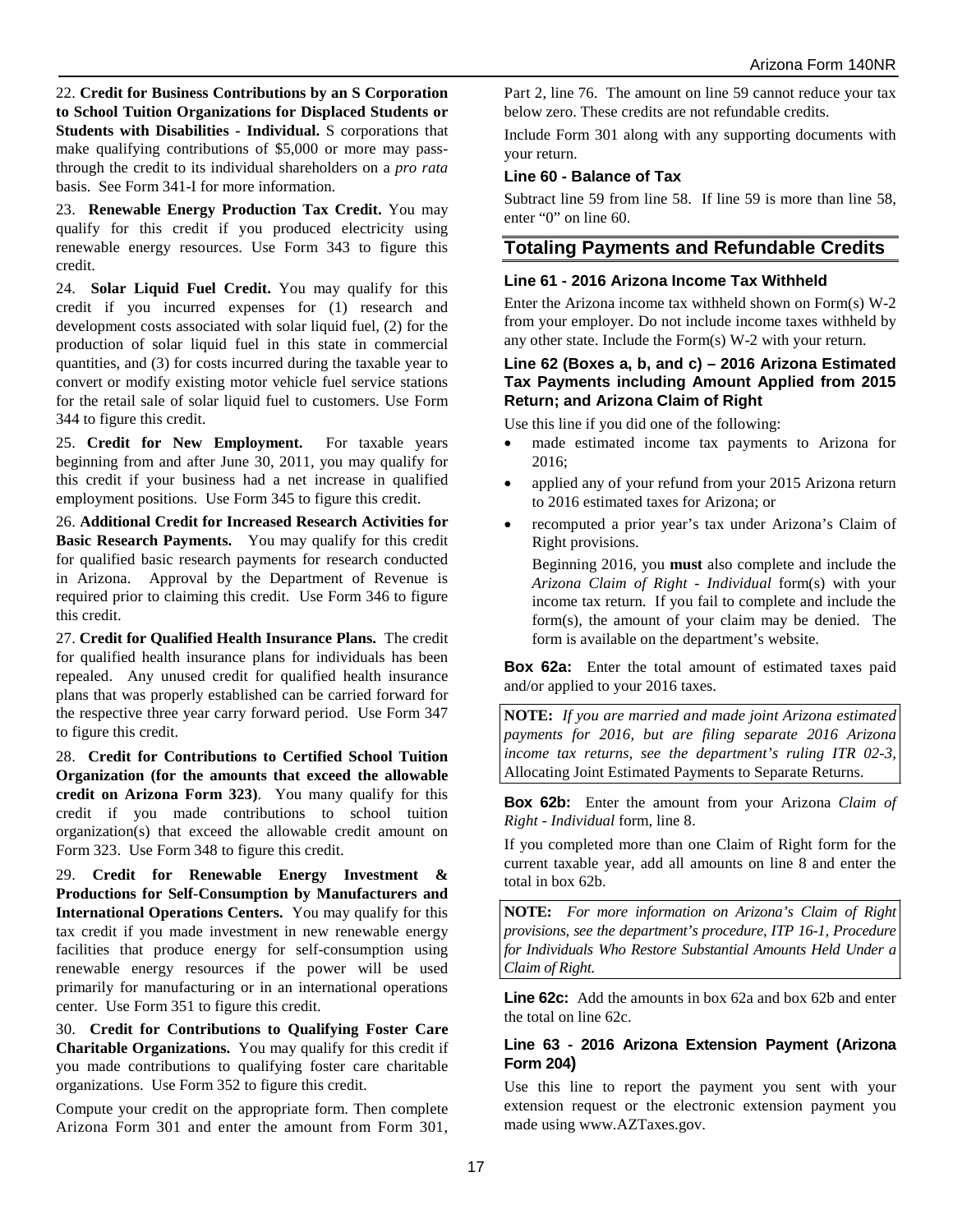### **Line 64 - Other Refundable Credits**

Enter the total of refundable credits you are claiming from any of the following:

- Credit for Increased Research Activities Individuals, (Form 308-I)
- Credit for Renewable Energy Industry (Form 342)
- Credit for Qualified Facilities (Form 349)

If you enter an amount on this line, be sure you check the box or boxes to show which credit(s) you are claiming. Also, be sure to include the credit form(s) with your return.

#### **Credit for Increased Research Activities - Individuals (Form 308-I)**

A portion of this credit may be refundable. You may qualify for the refundable increased research activities credit if you incurred qualified research expenses for research conducted in Arizona. For more information about this credit, and to see whether you may claim a partial refund of this credit, see Arizona Form 308-I.

You must include a copy of your "Certificate of Qualification" from the Arizona Commerce Authority, Form 301 and Form 308-I with your return to claim this credit.

If you are claiming a refund of the increased research activities credit from Form 308-I, enter the amount from Form 308-I, Part 4, line 34.

#### **Credit for Renewable Energy Industry (Form 342)**

You may qualify for the refundable credit for renewable energy industry if you expanded or located a qualified renewable energy operation in Arizona. The tax credit is refundable in five equal installments. Pre-approval and postapproval are required through the Arizona Commerce Authority. For more information about this credit, see Arizona Form 342.

You must include a copy of your "Certificate of Qualification" from the Arizona Commerce Authority, and Form 342 with your return to claim this credit.

If you are claiming the renewable energy industry credit, from Form 342, enter the amount from Form 342, Part 6, line 18.

#### **Credit for Qualified Facilities (Form 349)**

You may qualify for the refundable qualified facilities credit if you expanded or located a qualified facility in Arizona. This credit is refundable in five equal installments. Pre-approval and post-approval are required through the Arizona Commerce Authority. For more information, see Arizona Form 349.

You must include a copy of your "Certificate of Qualification" from the Arizona Commerce Authority and Form 349 with your tax return to claim this credit. If you are claiming a refund of the qualified facilities credit from Form 349, enter the amount from Form 349, Part 8, line 18, here.

**If you are claiming more than one refundable tax credits,**  check the appropriate boxes and add the amounts from the credit forms together and enter the total on line 64. You may use the table to figure the amount to enter on line 64.

| 2016 - Refundable Credit Worksheet                                               |  |  |  |
|----------------------------------------------------------------------------------|--|--|--|
| 1. Enter the refundable credit from Form<br>308-I, Part 4, line 34.              |  |  |  |
| 2. Enter the refundable credit from Form<br>342, Part 6, line 18.                |  |  |  |
| 3. Enter the refundable credit from Form<br>349, Part 8, line 18.                |  |  |  |
| 4. Add the amounts on lines 1 through 3.<br>Enter the total here and on line 64. |  |  |  |

#### **Line 65 - Total Payments and Refundable Credits**

Line 65 is the total payments and refundable credits claimed. Add lines 61 through 64 and enter the total.

**NOTE:** *Arizona's Claim of Right amount is now reported on line 62. See line 62 for instructions.* 

## **Figuring Your Tax Due or Overpayment**

### **Line 66 - Tax Due**

If line 60 is more than line 65, you have tax due. Subtract line 65 from line 60 and enter the difference. Skip lines 67, 68 and 69.

### **Line 67 - Overpayment**

If line 65 is more than line 60, subtract line 60 from line 65. Complete lines 68 and 69.

#### **Line 68 - Amount of Line 67 to be Applied to 2017 Estimated Tax**

If you want all or part of your refund applied to next year's Arizona estimated taxes, enter that amount on line 68.

**NOTE:** *If you apply any of the amount shown on line 67 to 2017, you cannot use that amount to pay any tax that is later found to be due for 2016. You also may not claim a refund for that amount until you file your 2017 return.*

#### **Line 69 - Balance of Overpayment**

Subtract line 68 from line 67 to determine your overpayment balance before voluntary gifts and any estimated payment penalty and/or Arizona Long-Term Health Care Savings Account (AZLTHSA) withdrawal penalty.

### **Making Voluntary Gifts**

You can make voluntary gifts to each of the funds shown below. A gift will reduce your refund or increase the amount due with your return.

**NOTE:** *If you make a gift, you cannot change the amount of that gift later on an amended return.*

#### **Line 70 - Solutions Teams Assigned to Schools Fund**

You may give some or all of your refund to the Solutions Teams Assigned to Schools Fund. You may also give more than your entire refund. If you send in additional money with your return, include that amount on line 85. Enter the amount you want to donate on line 70.

Gifts go to the Arizona Assistance for Education Fund. The Arizona Board of Education will distribute money to the Arizona Department of Education to fund solutions teams assigned to schools.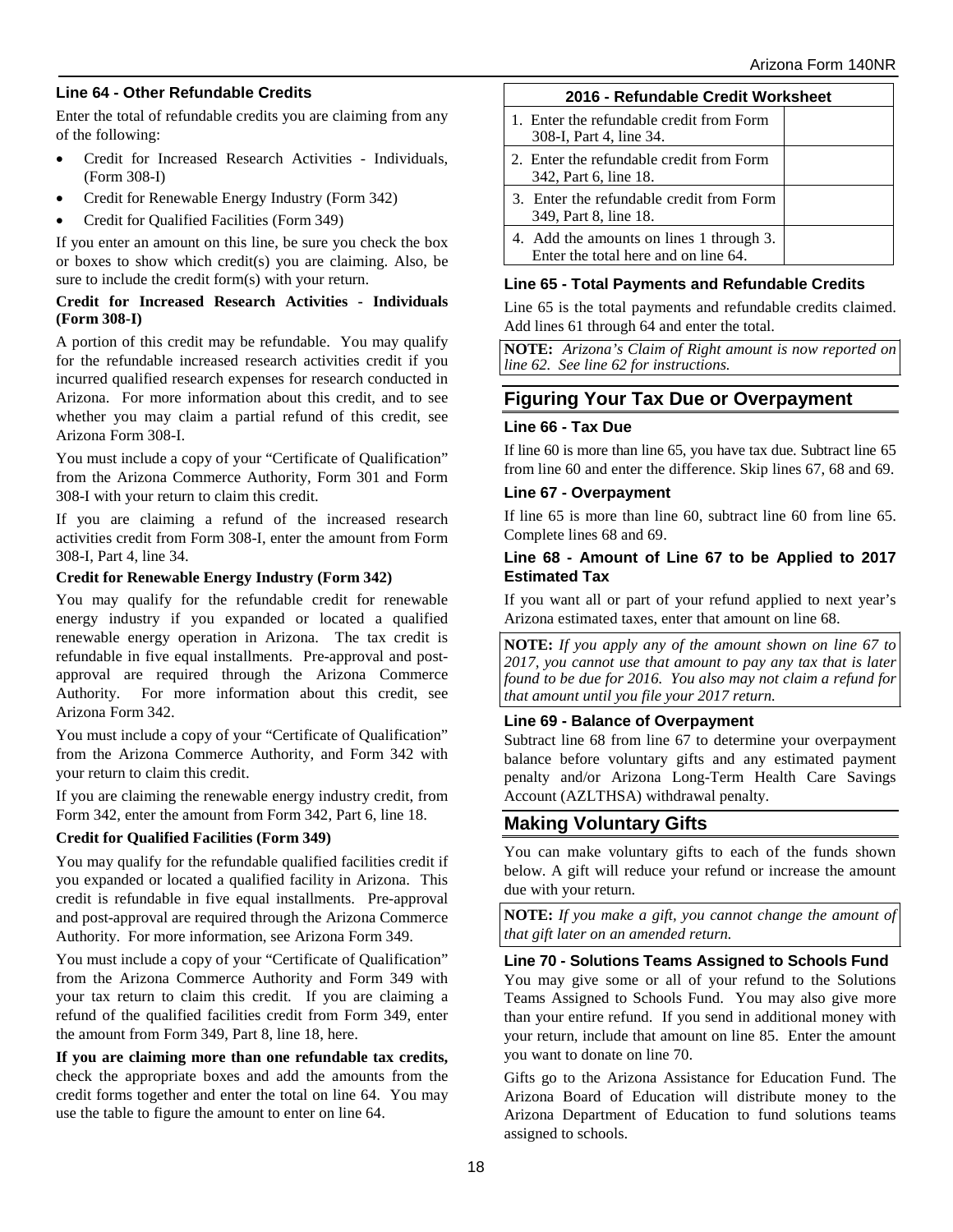### **Line 71 - Arizona Wildlife Fund**

You may give some or all of your refund to the Arizona Wildlife Fund. You may also give more than your entire refund. If you send in additional money with your return, include that amount on line 85. Enter the amount you want to donate on line 71.

Your gift to the Arizona Wildlife Fund helps protect wildlife in the state. Many species like bald eagles, Apache trout and black-footed ferrets benefit from your gifts to this fund. Gifts are also used to improve areas for watching wildlife statewide.

### **Line 72 - Child Abuse Prevention Fund**

You may give some or all of your refund to the Arizona Child Abuse Prevention Fund. You may also give more than your entire refund. If you send in additional money with your return, include that amount on line 85. Enter the amount you want to donate on line 72.

Gifts go to the Arizona Child Abuse Prevention Fund. This fund provides financial aid to community agencies for child abuse prevention programs.

#### **Line 73 - Domestic Violence Shelter Fund**

You may give some or all of your refund to the Domestic Violence Shelter Fund. You may also give more than your entire refund. If you send in additional money with your return, include that amount on line 85. Enter the amount you want to donate on line 73.

Gifts go to the Domestic Violence Shelter Fund. This fund provides financial aid to shelters for victims of domestic violence.

#### **Line 74 - Political Gift**

You may give some or all of your refund to a political party. You may also give more than your entire refund. If you send in additional money with your return, include that amount on line 85. Enter the amount you want to donate on line 74. If you donated to a political party, complete line 80.

Gifts go to one of the following political parties:

- Democratic
- **Green Party**
- **Libertarian**
- **Republican**

#### **Line 75 - Neighbors Helping Neighbors Fund**

You may give some or all of your refund to the Neighbors Helping Neighbors Fund. You may also give more than your entire refund. If you send in additional money with your return, include that amount on line 85. Enter the amount you want to donate on line 75.

Gifts go to the Neighbors Helping Neighbors Fund. This fund provides eligible recipients with emergency aid in paying utility bills, conserving energy and weatherization.

### **Line 76 - Special Olympics Fund**

You may give some or all of your refund to the Special Olympics Fund. You may also give more than your entire refund. If you send in additional money with your return, include that amount on line 85. Enter the amount you want to donate on line 76.

Gifts go to the Special Olympics Fund. This fund helps provide programs of the Arizona Special Olympics.

#### **Line 77 - Veterans' Donations Fund**

You may give some or all of your refund to the Veterans' Donations Fund. You may also give more than your entire refund. If you send in additional money with your return, include that amount on line 85. Enter the amount you want to donate on line 77.

Gifts go to the Veterans' Donations Fund, which may be used for veterans in Arizona.

#### **Line 78 - I Didn't Pay Enough Fund**

You may give some or all of your refund to the I Didn't Pay Enough Fund. You may also give more than your entire refund. If you send in additional money with your return, include that amount on line 85. Enter the amount you want to donate on line 78.

Gifts that you make to the I Didn't Pay Enough Fund will aid the state by going to the Arizona general fund.

#### **Line 79 - Sustainable State Parks and Roads Fund**

You may give some or all of your refund to the Sustainable State Parks and Roads Fund. You may also give more than your entire refund. If you send in additional money with your return, include that amount on line 85. Enter the amount you want to donate on line 79.

Gifts that you make to the Sustainable State Parks and Roads Fund will aid the state to operate, maintain and make capital improvements to buildings, roads, parking lots, highway entrances and any related structure used to operate state parks.

#### **Line 80 - Political Party**

If you entered an amount on line 74, check the box for the political party to which you wish to give. Select only one party. If you do not select a political party, the department will return the amount on line 74.

#### **Line 81 -**

- **Estimated Payment Penalty**
- Arizona Long-Term Health Care Savings Account (AZLTHSA) Withdrawal Penalty

#### **Estimated Payment Penalty**

**NOTE:** *Do not complete Arizona Form 221,* Underpayment of Estimated Tax by Individuals*, if the amount on Form 140NR, line 61 is more than the amount on Form 140NR, line 60. If the amount on Form 140NR, line 61, is more than the amount on Form 140NR, line 60, skip line 81, unless you must report an Arizona Long-Term Health Care Savings Account penalty.*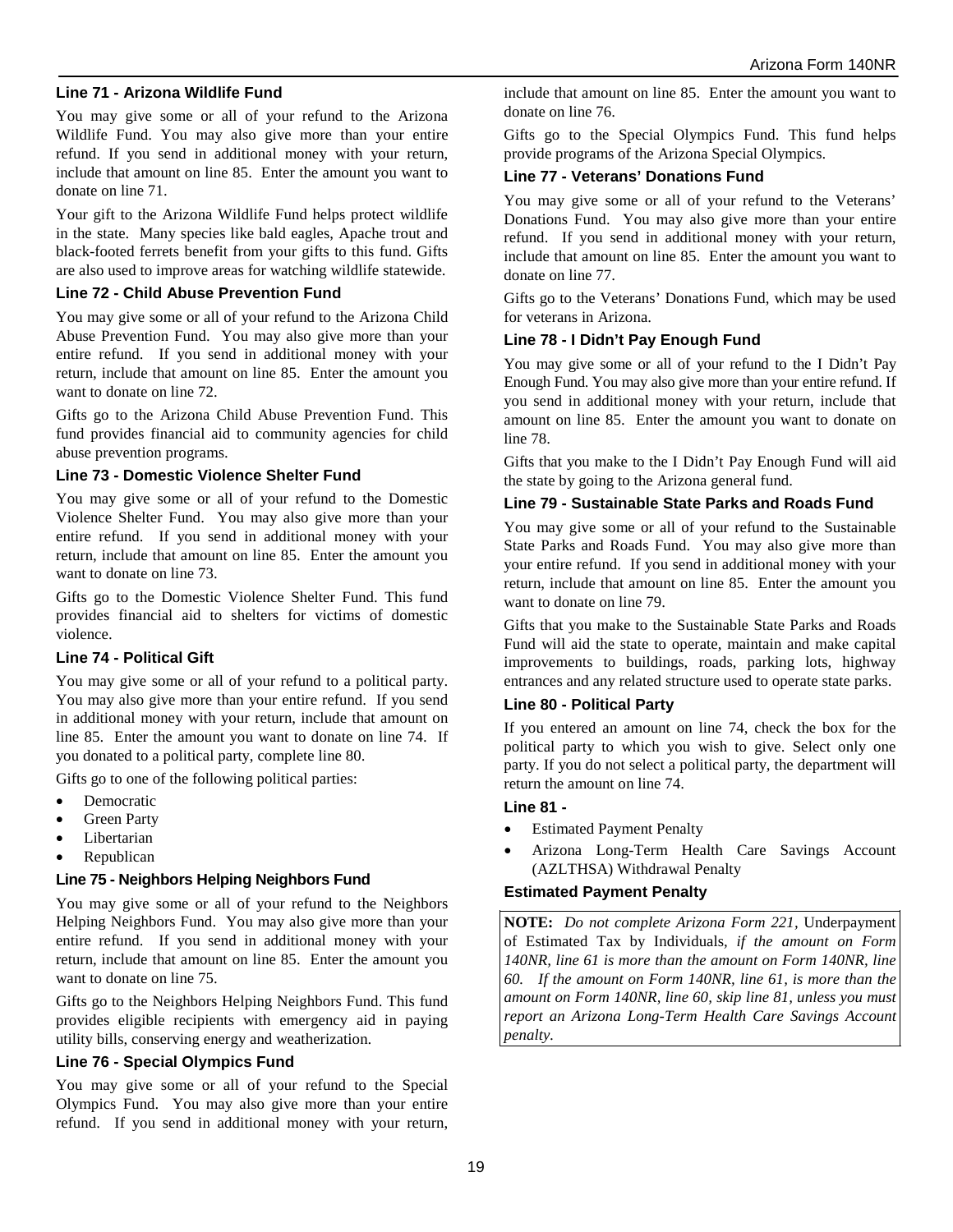You must have made Arizona estimated income tax payments during 2016 if: Your filing status is: **AND** Your Arizona gross income for 2015 was greater than: **AND** Your Arizona gross income for 2016 was greater than:

Married Filing Joint | \$150,000 | \$150,000 Single \$75,000 \$75,000 Head of Household \$75,000 \$75,000 Married Filing Separate \ \ \ \ \ \$75,000 \ \ \ \ \$75,000

If you report as a farmer or fisherman for federal purposes, you were not required to make estimated payments during 2016 if the following apply:

- 1. You are a calendar year filer. You file your Arizona return by March 1, 2017. You pay in full the amount stated on your return as owed.
- 2. You are a fiscal year filer. You file your Arizona return by the first day of the third month after the end of your fiscal year. You pay in full the amount stated on your return as owed.

### **If the above applies, check box 822 on line 82 and do not complete Form 221.**

An individual who fails to make the required estimated payments is subject to penalty on any estimated tax payment that is late or underpaid.

Complete and include Form 221, *Underpayment of Estimated Tax by Individuals*, to determine if any penalty is due. Enter the total penalty from Form 221.

### **Arizona Long-Term Health Care Savings Account (AZLTHSA) Withdrawal Penalty**

You must pay a withdrawal penalty if you made a long-term health care savings account withdrawal during 2016 for purposes other than to pay for qualified long-term health care expenses. *Long-term health care expense* means any expense you paid for long-term health care costs, including the following:

- expenses for skilled nursing care,
- expenses for home health care; and
- personal care or supportive services due to the loss of some capacity for self-care based on a chronic illness or condition.

The penalty is equal to 10% (.10) of the withdrawal. You must remit this penalty with your income tax return filed for the year in which you made the withdrawal.

Multiply the amount of your withdrawal subject to penalty by 10%. Enter the result.

### **Line 82 - Box 821 through Box 824**

**Box 821:** check if any of the following applies to you.

- 1. You checked the box on line 1 of Form 221.
- 2. You completed the annualized income worksheet on Form 221.
- 3. You elected to be treated as a nonresident alien on your federal income tax return. You made three estimated payment installments. Your first installment equaled 50% of the total of all of your required installments.
- **Box 822:** check if you are an individual who for federal purposes reports as a farmer or fisherman.

**Box 823:** check if you completed and are including Form 221.

**Box 824:** check if you included an AZLTHSA penalty on line 81.

### **Line 83** -

Add lines 70 through 79 and 81. Enter the total

## **Figuring Your Refund or Amount Owed**

 $e$ -file

You can get your refund quicker when you *e-file* **and use direct deposit.**

#### **Line 84 - Refund**

Subtract line 83 from line 69. Enter your refund on line 84 and skip line 85. If less than zero, enter amount owed on line 85.

If you owe money to any Arizona state agency, court, county, incorporated city or town and certain federal agencies, your refund may go to pay some of the debt. If so, the department will let you know by letter.

**TAX TIP:** *If you change your address before you get your refund, let the department know. Write to: Refund Desk, Arizona Department of Revenue, PO Box 29216, Phoenix, AZ 85038-9216. Include your SSN in your letter.*

### **Direct Deposit of Refund**

Complete the direct deposit line if you want us to directly deposit the amount shown on line 84 into your account at a bank or other financial institution (such as a mutual fund, brokerage firm or credit union) instead of sending you a check.

**NOTE:** *Check the box on line 84A if the direct deposit will ultimately be placed in a foreign account. If you check box 84A, do not enter your routing or account numbers. If this box is checked, we will not direct deposit your refund. We will mail you a check instead.* 

## **Why Use Direct Deposit?**

- You will get your refund fast even faster if you e-file!
- Payment is more secure since there is no check to get lost.
- It is more convenient. No trip to the bank to deposit your check.
- It saves tax dollars. A refund by direct deposit costs less to process than a check.

**NOTE:** *We are not responsible for a lost refund if you enter the wrong account information. Check with your financial institution to get the correct routing and account numbers and to make sure your direct deposit will be accepted.*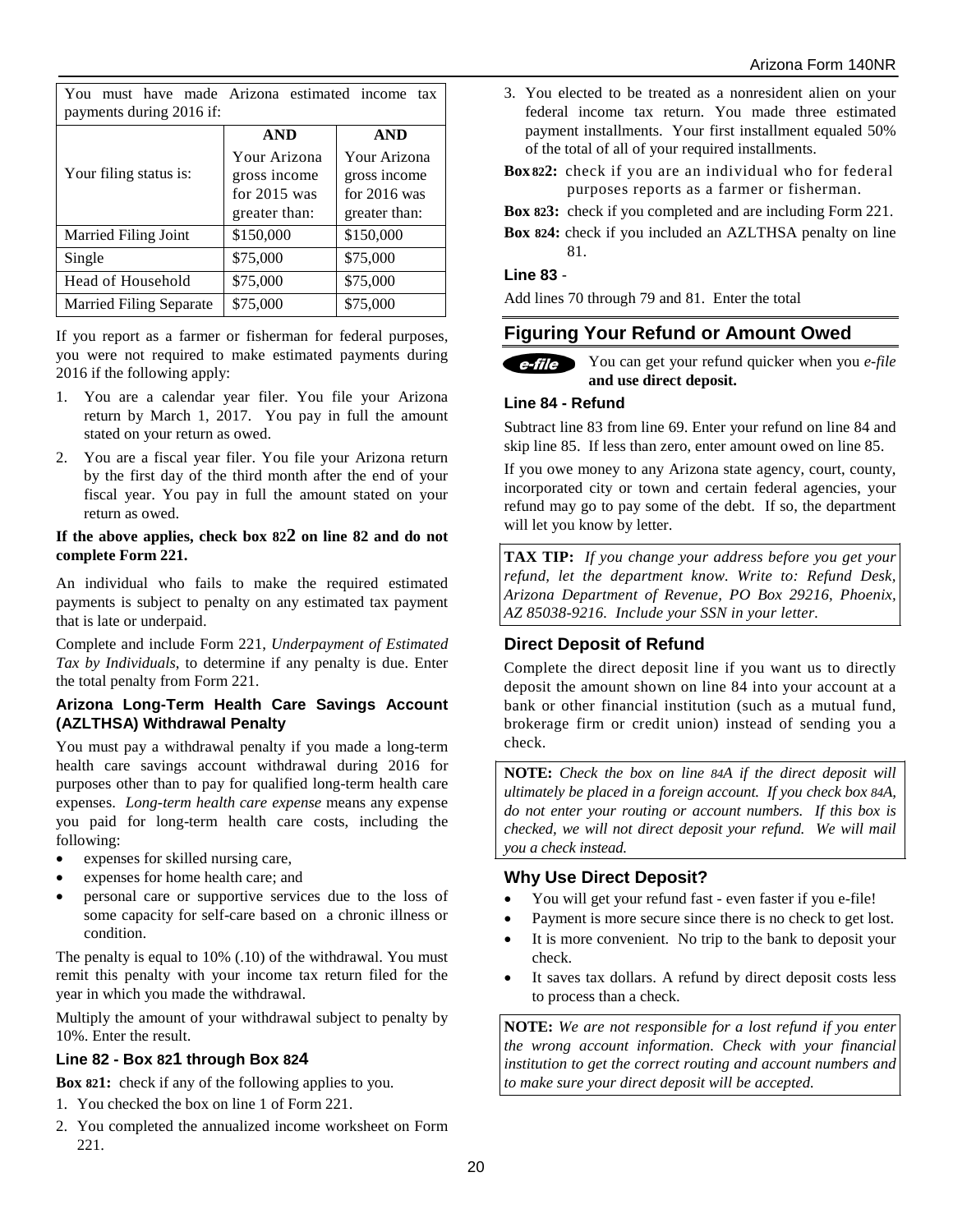## **Routing Number**

#### **MAKE SURE YOU ENTER THE CORRECT ROUTING NUMBER.**

#### **Sample Check**



Note: The routing and account numbers may be in different places on your check.

The routing number must be nine digits. The first 2 digits must be 01 through 12 or 21 through 32. Otherwise, the direct deposit will be rejected and a check will be sent instead. On the sample check, the routing number is 250250025.

Your check may state that it is payable through a financial institution different from the one at which you have your checking account. If so, **do not** use the routing number on that check. Instead, contact your financial institution for the correct routing number to enter here.

### **Account Number**

### **MAKE SURE YOU ENTER THE CORRECT ACCOUNT NUMBER.**

The account number can be up to 17 characters (both numbers and letters). **DO NOT** include hyphens, spaces or special symbols. Enter the number from left to right and leave any unused boxes blank. On the sample check, the account number is 20202086. Be sure **not** to include the check number.

**NOTE**: *If the direct deposit is rejected, a check will be mailed instead*.

#### **Line 85 - Amount Owed**

Add lines 66 and 83. Enter the amount you owe on line 85. If you are making voluntary donations on lines 70 through 79 in excess of your overpayment, enter the difference on line 85.You may pay only with a check, electronic check, money order, or credit card.

### **Check or money order**

**NOTE:** *Include your check with your return*. *Please do not send cash.*

Make your check payable to Arizona Department of Revenue. Write your SSN and tax year on the front of your check or money order. The department cannot accept checks or money orders in foreign currency. You must make payment in U.S. dollars.

### **Electronic payment from your checking or savings account**

You can make an electronic payment from your checking or savings account to pay your balance due for 2016. There is no fee to use this method. To make an electronic payment, go to www.AZTaxes.gov and click on the "Make a Payment" link.

Be sure to enter the correct routing number and account number for your checking or savings account. You will be charged a \$25 NSF (non-sufficient funds) fee if you provide an incorrect routing number or an incorrect account number. Check with your financial institution to get the correct routing and account numbers.

The "E-Check" option in the "Payment Method" drop-down box will debit the amount from the checking or savings account that you specify. If you make an electronic payment from your checking or savings account, you will receive a confirmation number. **Please keep this confirmation number as proof of payment.**

**NOTE:** *You may not make an electronic payment from your checking or savings account if the payment will ultimately be coming from a foreign account. In this case, you must pay by check or money order.* 

## **Credit card payment**

You can pay with your Discover, MasterCard, Visa, or American Express credit card. Go to www.AZTaxes.gov and click on the "Make a Payment" link and choose the credit card option. This will take you to a third party vendor site (provider). The provider **will charge** you a convenience fee based on the amount of your tax payment. The provider will tell you what the fee is during the transaction; you will have the option to continue or cancel the transaction. If you complete the credit card transaction, you will receive a confirmation number. **Please keep this confirmation number as proof of payment.**

## **Installment Payments**

If you cannot pay the full amount shown on line 85 when you file, you may ask to make monthly installment payments. To make this request, complete Arizona Form 140-IA and mail the completed form to the address on the Form 140-IA. **Do not mail Form 140**-**IA with your income tax return.** You may obtain Arizona Form 140-IA from our website.

If you cannot pay the full amount shown on line 85, you will be charged interest and may be charged a late payment penalty on the tax not paid by April 18, 2017.

To limit the interest and penalty charges pay as much of the tax as possible when you file.

## **Sign Your Return**

You must sign your return. If married filing a joint return, both you and your spouse must sign even if only one had income. Form 140NR is not considered a valid return unless you sign it. The department cannot send a refund check without proper signatures on the return.

## **Instructions Before Mailing**

• **DO NOT** *STAPLE* **YOUR RETURN. DO NOT STAPLE ANY DOCUMENTS, SCHEDULES OR PAYMENT TO YOUR RETURN.**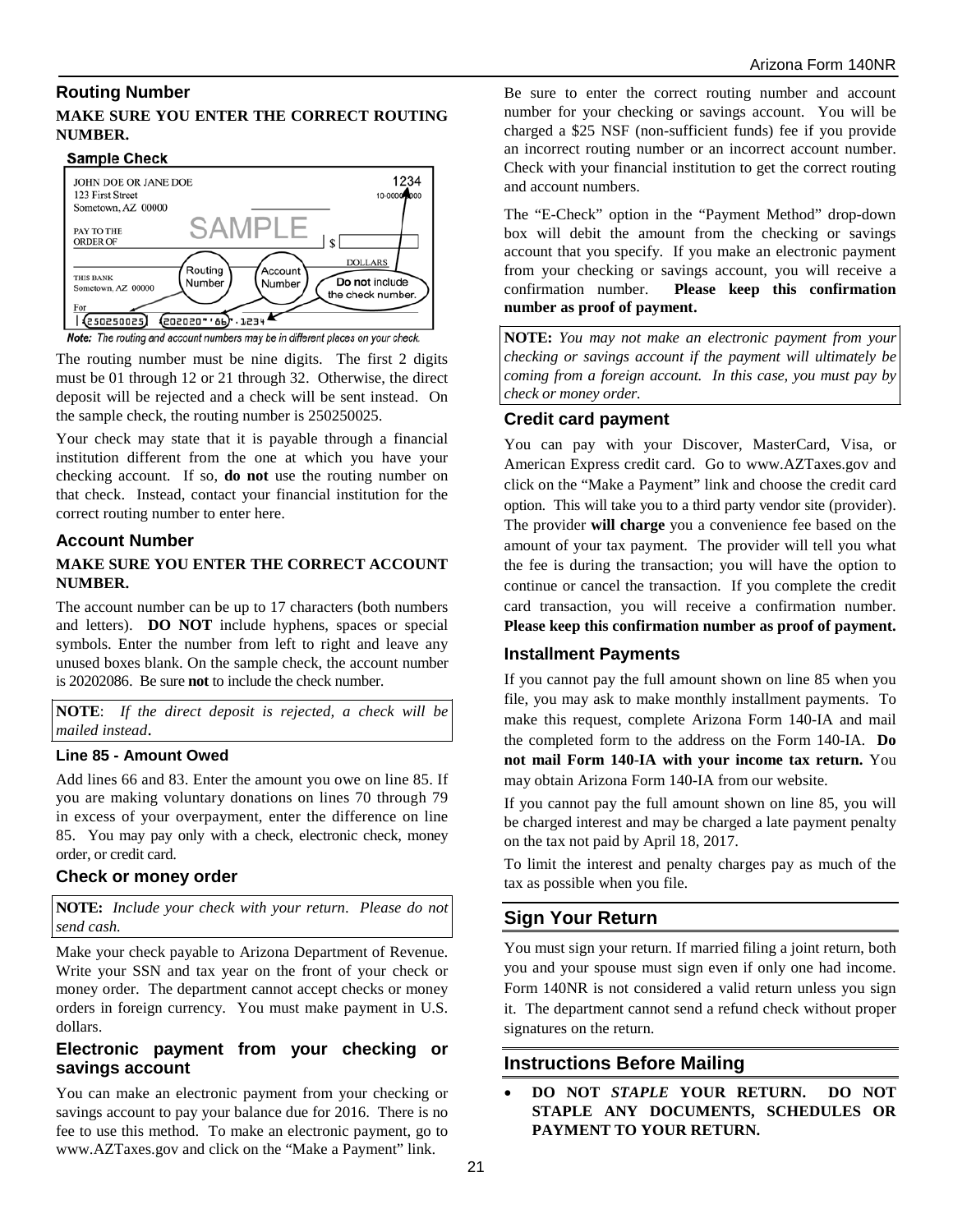- Make sure your **NAME** is on the return.
- Make sure your **SSN** is on your return.
- Be sure you enter your daytime telephone number in the space provided on the front of your return.
- Check to make sure that your math is correct. A math error can cause delays in processing your return.
- If claiming **dependent** exemptions, write the number of dependents claimed on the **front** of the return. On page 1 of the return, write each dependent's name, SSN, relationship, and the number of months that he or she lived in your home. If more space is needed, complete page 3 and include with your return.
- Check the **boxes** to make sure you filled in all required boxes.
- If you requested a filing extension, make sure that you check box **82F** on page 1 of the return.
- Sign your return and have your spouse sign, if filing jointly.
- Write your SSN and tax year on the front of your check.

The Department of Revenue may charge you \$25 for a check returned unpaid by your financial institution.

- Include **all** required documents. Place these documents to the back of your return. Documents you must include with your return are those items listed in numbers 1 through 4 below.
- 1. Include *Form(s) W-2* after the last page of your return. Also include Form(s) 1099-R after the last page of your return if you had Arizona tax withheld from your pension or annuity.
- 2. Include Arizona Form 301, applicable credit forms, and your own schedules after page 2 of your return. If itemizing, include these forms after your Arizona Schedule A (NR) and your federal Schedule A.
- 3. If claiming a credit for taxes paid to another state or country include a copy of the other state's or country's filed return.
- 4. If you itemize, be sure to include Arizona Schedule A (NR) and a copy of the federal Schedule A. Include the Arizona Schedule A (NR) and the federal Schedule A directly after page 2 of your return. Include other forms and schedules behind the Schedules A.
- Do **not** include correspondence with your return.

## **Mailing Your Return**

If you are mailing your return, make a copy of your return before mailing. Also, make a copy of any schedules that you are including with your return. Keep the copies for your records. Be sure that you mail the original and not a copy.

To avoid delays, if you are mailing more than one tax return, please use separate envelopes for each return.

### **Where Should I Mail My Return?**

If you are **sending a payment** with this return, mail the return to:

Arizona Department of Revenue PO Box 52016 Phoenix, AZ 85072-2016

If you are **expecting a refund, or owe no tax**, or **owe tax but are not sending a payment**, mail the return to:

Arizona Department of Revenue PO Box 52138 Phoenix, AZ 85072-2138

### **Make sure you put enough postage on the envelope**

The U.S. Post Office or United States mail service must postmark your return or extension request by midnight April 18, 2017. The term "United States mail" includes any private delivery service designated by the United States Secretary of the Treasury pursuant to IRC  $\S$  7502(f) and the term "postmark" includes any date recorded or marked by any such designated delivery service.

An income tax return that is mailed to the department is timely filed if it is delivered on or before its due date. Additionally, if the envelope or wrapper containing the return sent through the United States mail bears a postmark of the United States mail and that tax return is delivered to the department after its due date that return will be considered timely filed if all of the following apply:

- 1. The return was deposited in an official depository of the United States mail;
- 2. The date of the postmark is no later than the due date;
- 3. The return was properly addressed; and
- 4. The return had proper postage.

If the envelope or wrapper containing a return sent through the United States mail bears a private meter postmark made by other than the United States mail, the return is treated as timely filed if both of the following apply:

- 1. The private meter postmark bears a date on or before the due date for filing; and
- 2. The return is received no later than the time it would ordinarily have been received from the same point of origin by the same class of U.S. postage. If the return is received by the department within five business days of the private meter postmark date the department will consider this requirement satisfied.

You may also use certain private delivery services designated by the IRS to meet the "timely mailing as timely filed" rule.

For more information, see the department's ruling, GTR 16-1, *Timely Filing of Income or Withholding Tax Returns Through the United States Mail.*

## **How Long to Keep Your Return**

You must keep your records as long as they may be needed for the administration of any provision of Arizona tax law.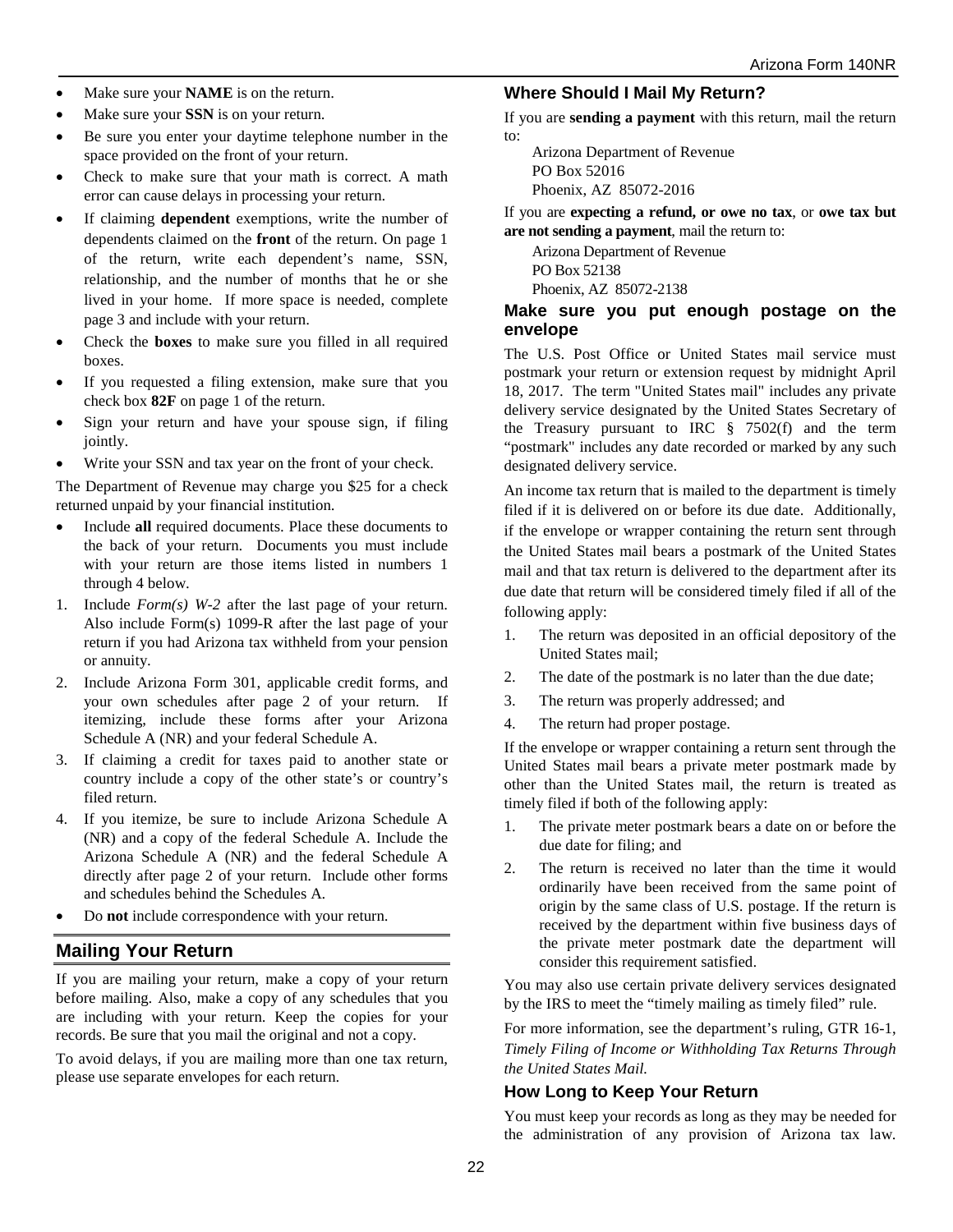Generally, this means you must keep records that support items shown on your return until the period of limitations for that return runs out.

The period of limitations is the period of time in which you can amend your return to claim a credit or refund or the department can assess additional tax. A period of limitations is the limited time after which no legal action can be brought. Usually, this is four years from the date the return was due or filed.

In some cases, the limitation period is longer than four years. The period is six years from when you file a return if you underreport the income shown on that return by more than 25%. The department can bring an action at any time if a return is false or fraudulent, or you do not file a return. To find out more about what records you should keep, see federal Publication 552.

## **Where's My Refund**

You can check on your refund by visiting www.azdor.gov or www.AZTaxes.gov and clicking on "Where's my refund?" or you may call one of the numbers listed on page 1. Before you call, be sure to have a copy of your 2016 tax return on hand. You will need to know your SSN, your filing status and your 5-digit ZIP Code.

## **Contacting the Department**

Your tax information on file with the department is confidential. If you want the department to discuss your tax matters with someone other than yourself, you must authorize the department to release confidential information to that person.

You may use Arizona Form 285, to authorize the department to release confidential information to your appointee. See Form 285 for details.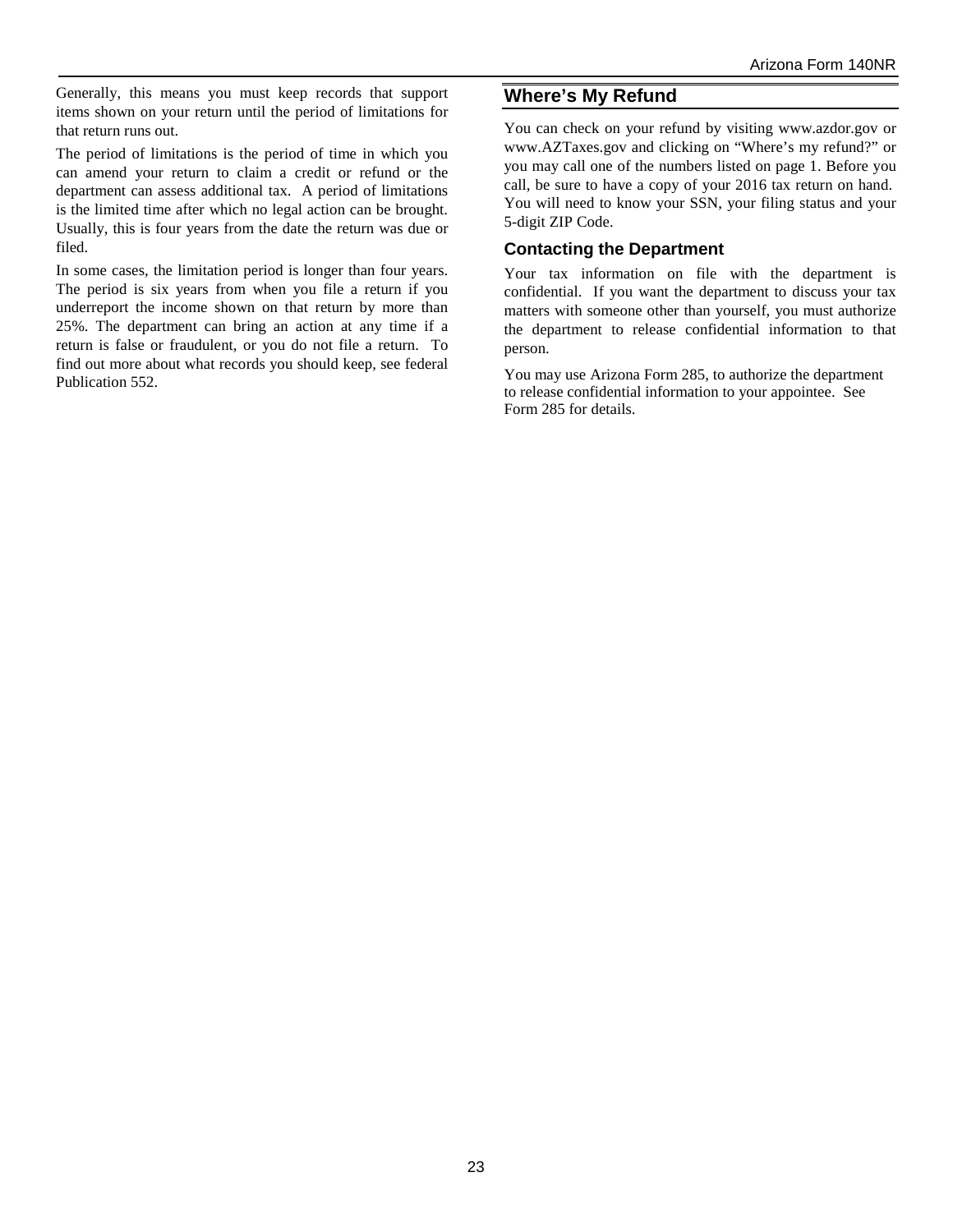## **Worksheet for Net Long-Term Capital Gain Subtraction for Assets Acquired** *After* **December 31, 2011**

2016 Original return 2016 Amended return

| Long-Term Capital Gain or (loss) as reported on<br>federal Schedule D (or other form/schedule) and<br>included in computation of federal adjusted gross<br>income.<br>Enter the total net long-term capital gains or<br>(losses) from the following forms in each<br>applicable column. See page 25 for instructions. |                                                                                                                                                                                                         | (a)<br><b>Total net</b><br>long-term<br>capital gains<br>or (losses)<br>(for all assets) | (b)<br>Net long-term<br>capital gains or<br>(losses) included<br>in column (a)<br>from Arizona<br>sources | (c)<br>Net long-term<br>capital gains or<br>(losses) included<br>in column (b)<br>from assets<br>acquired before<br>1/1/2012 | (d)<br>Net long-term<br>capital gains or<br>(losses) included<br>in column (b)<br>from assets<br>acquired after<br>12/31/2011 |  |
|-----------------------------------------------------------------------------------------------------------------------------------------------------------------------------------------------------------------------------------------------------------------------------------------------------------------------|---------------------------------------------------------------------------------------------------------------------------------------------------------------------------------------------------------|------------------------------------------------------------------------------------------|-----------------------------------------------------------------------------------------------------------|------------------------------------------------------------------------------------------------------------------------------|-------------------------------------------------------------------------------------------------------------------------------|--|
| 1                                                                                                                                                                                                                                                                                                                     | 8949<br><b>Sales</b><br>Form(s)<br>and Other                                                                                                                                                            |                                                                                          |                                                                                                           |                                                                                                                              |                                                                                                                               |  |
|                                                                                                                                                                                                                                                                                                                       | Dispositions of Capital Assets; and<br>Form(s) 1099-B, Proceeds from Broker                                                                                                                             |                                                                                          |                                                                                                           |                                                                                                                              |                                                                                                                               |  |
|                                                                                                                                                                                                                                                                                                                       | and Barter Exchange Transactions, for                                                                                                                                                                   |                                                                                          |                                                                                                           |                                                                                                                              |                                                                                                                               |  |
|                                                                                                                                                                                                                                                                                                                       | long-term transactions directly reported                                                                                                                                                                |                                                                                          |                                                                                                           |                                                                                                                              |                                                                                                                               |  |
|                                                                                                                                                                                                                                                                                                                       | on federal Schedule D.                                                                                                                                                                                  | 1                                                                                        |                                                                                                           |                                                                                                                              |                                                                                                                               |  |
| 2                                                                                                                                                                                                                                                                                                                     | Form(s) 4797 Sales of Business Property                                                                                                                                                                 | $\overline{2}$                                                                           |                                                                                                           |                                                                                                                              |                                                                                                                               |  |
| 3                                                                                                                                                                                                                                                                                                                     | Form(s) 2439 Notice to Shareholder of                                                                                                                                                                   |                                                                                          |                                                                                                           |                                                                                                                              |                                                                                                                               |  |
|                                                                                                                                                                                                                                                                                                                       | <b>Undistributed Long-Term Capital Gains</b>                                                                                                                                                            | 3                                                                                        |                                                                                                           |                                                                                                                              |                                                                                                                               |  |
| 4                                                                                                                                                                                                                                                                                                                     | Form(s) 6252 Installment Sale Income                                                                                                                                                                    | $\overline{4}$                                                                           |                                                                                                           |                                                                                                                              |                                                                                                                               |  |
| 5                                                                                                                                                                                                                                                                                                                     | Form(s) 4684 Casualties and Thefts                                                                                                                                                                      | 5                                                                                        |                                                                                                           |                                                                                                                              |                                                                                                                               |  |
| 6                                                                                                                                                                                                                                                                                                                     | Form(s) 6781 Gains and Losses from                                                                                                                                                                      |                                                                                          |                                                                                                           |                                                                                                                              |                                                                                                                               |  |
|                                                                                                                                                                                                                                                                                                                       | Sec. 1256 Contracts and Straddles                                                                                                                                                                       | 6                                                                                        |                                                                                                           |                                                                                                                              |                                                                                                                               |  |
| 7                                                                                                                                                                                                                                                                                                                     | Form(s) 8824 Like-Kind Exchanges                                                                                                                                                                        | $\overline{7}$                                                                           |                                                                                                           |                                                                                                                              |                                                                                                                               |  |
| 8                                                                                                                                                                                                                                                                                                                     | Partnerships, S corporations, estates, and<br>trusts -- from AZ Form 120S Schedule K-                                                                                                                   |                                                                                          |                                                                                                           |                                                                                                                              |                                                                                                                               |  |
|                                                                                                                                                                                                                                                                                                                       | $1(NR)$ ; AZ Form 165 Schedule K- $1(NR)$ ;                                                                                                                                                             |                                                                                          |                                                                                                           |                                                                                                                              |                                                                                                                               |  |
|                                                                                                                                                                                                                                                                                                                       | and AZ Form 141 Schedule K-1(NR)                                                                                                                                                                        | 8                                                                                        |                                                                                                           |                                                                                                                              |                                                                                                                               |  |
| 9                                                                                                                                                                                                                                                                                                                     | Form(s) 1099-DIV Dividends and                                                                                                                                                                          |                                                                                          |                                                                                                           |                                                                                                                              |                                                                                                                               |  |
|                                                                                                                                                                                                                                                                                                                       | <b>Distributions</b>                                                                                                                                                                                    | 9                                                                                        |                                                                                                           |                                                                                                                              |                                                                                                                               |  |
| 10                                                                                                                                                                                                                                                                                                                    | Subtotal: for each column, combine the                                                                                                                                                                  |                                                                                          |                                                                                                           |                                                                                                                              |                                                                                                                               |  |
|                                                                                                                                                                                                                                                                                                                       | amounts and enter the total.                                                                                                                                                                            | 10                                                                                       |                                                                                                           |                                                                                                                              |                                                                                                                               |  |
| 11                                                                                                                                                                                                                                                                                                                    | Long-term capital loss carryover. See the                                                                                                                                                               |                                                                                          |                                                                                                           |                                                                                                                              |                                                                                                                               |  |
|                                                                                                                                                                                                                                                                                                                       | instructions for the amount(s) to enter, if<br>any, in each applicable column.                                                                                                                          | 11                                                                                       |                                                                                                           |                                                                                                                              |                                                                                                                               |  |
| 12                                                                                                                                                                                                                                                                                                                    | Subtract line 11 from line 10 and enter                                                                                                                                                                 |                                                                                          |                                                                                                           |                                                                                                                              |                                                                                                                               |  |
|                                                                                                                                                                                                                                                                                                                       | the difference in each applicable column.                                                                                                                                                               | 12                                                                                       |                                                                                                           |                                                                                                                              |                                                                                                                               |  |
| 13                                                                                                                                                                                                                                                                                                                    | For amount to enter on line 13, column                                                                                                                                                                  |                                                                                          |                                                                                                           |                                                                                                                              |                                                                                                                               |  |
|                                                                                                                                                                                                                                                                                                                       | (d), see the worksheet instructions.                                                                                                                                                                    | 13                                                                                       |                                                                                                           |                                                                                                                              |                                                                                                                               |  |
| 14                                                                                                                                                                                                                                                                                                                    | Net Long-term capital gain or (loss)                                                                                                                                                                    |                                                                                          |                                                                                                           |                                                                                                                              |                                                                                                                               |  |
|                                                                                                                                                                                                                                                                                                                       | included in computation of your<br>federal adjusted gross income. Subtract<br>line 13 from line 12 and enter the<br>difference in each applicable column.                                               |                                                                                          |                                                                                                           |                                                                                                                              |                                                                                                                               |  |
|                                                                                                                                                                                                                                                                                                                       | If the amount on line $14$ , column (d)<br>٠<br>is a net capital (loss), you do not<br>qualify to take the subtraction.                                                                                 |                                                                                          |                                                                                                           |                                                                                                                              |                                                                                                                               |  |
|                                                                                                                                                                                                                                                                                                                       | If the amount on line $14$ , column (d)<br>$\bullet$<br>is a net capital gain, enter the result<br>on Form 140NR, line 35.<br>Also enter the amount from line 14,<br>column (b) on Form 140NR, line 34. | 14                                                                                       |                                                                                                           |                                                                                                                              |                                                                                                                               |  |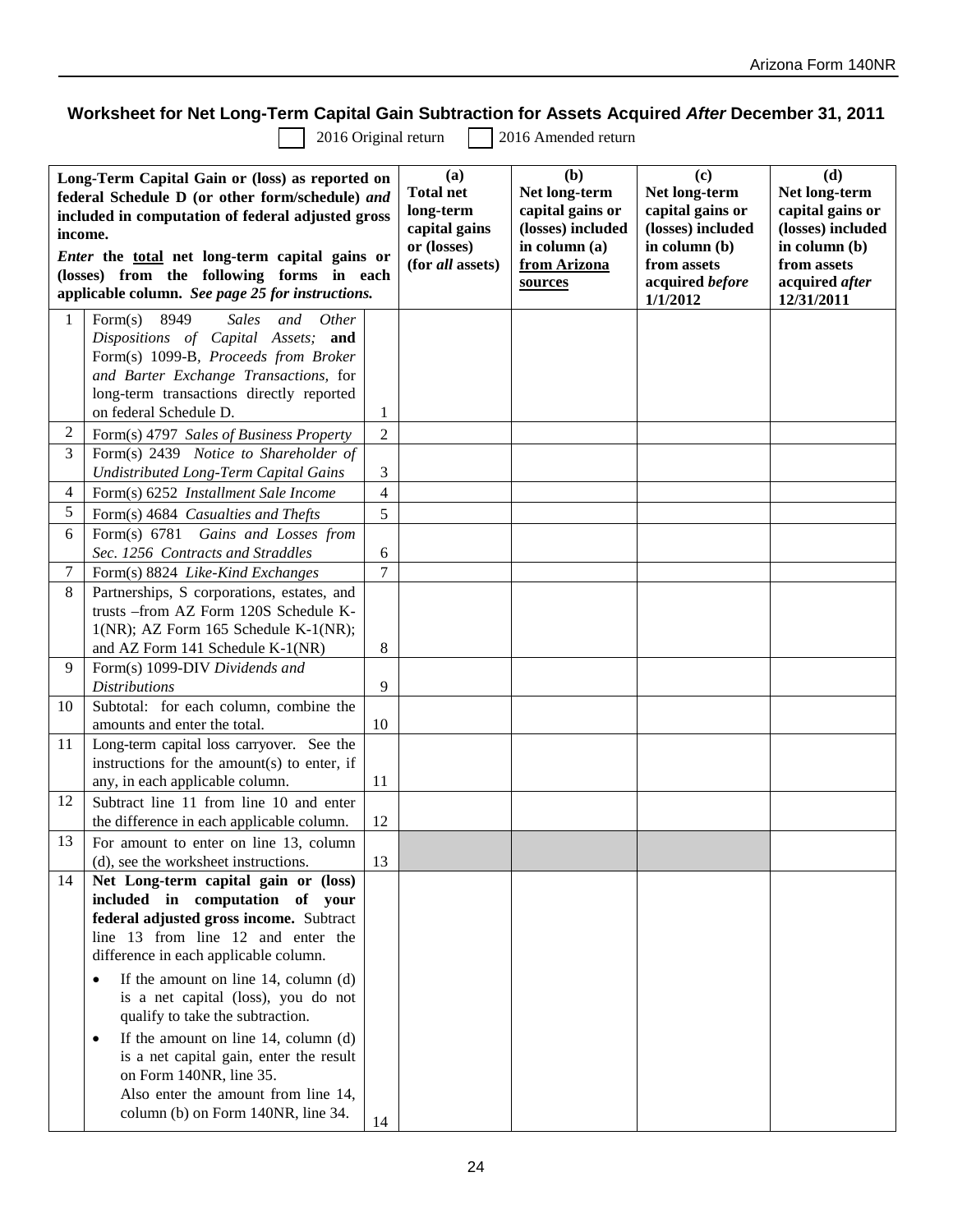**Instructions for completing the worksheet for the subtraction from Arizona gross income for net long-term capital gain from assets acquired**  *after* **December 31, 2011.**

## **Purpose of the Worksheet**

You may subtract a percentage of any net long-term capital gain included in your federal adjusted gross income that is from an investment in an asset acquired after December 31, 2011.

As a nonresident, you may take the allowable subtraction for only those qualified net long-term capital gains that are from Arizona sources.

To take the allowable subtraction, you must know whether the capital gain or (loss) is considered short-term or long-term. Only the net long-term capital gain from assets acquired *after* December 31, 2011, is used in the computation for the subtraction. For more information about determining whether a gain or (loss) is short term or long term, see federal Publication 544 at www.irs.gov.

If you cannot verify that the capital gain is from the sale of an asset acquired after December 31, 2011, then the capital gain should be included in column (c) of the worksheet as a capital gain from an asset acquired before January 1, 2012.

An asset acquired by gift or inheritance is considered acquired on the date it was acquired by the gift-giver or the deceased individual.

## **When Should the Worksheet be Complete?**

You *must* complete this worksheet to take the allowable subtraction if you have a net capital gain included in your federal adjusted gross income and the gain includes assets purchased *after* December 31, 2011.

Do *not* complete this worksheet if either of the following applies:

- You do not have any capital gains to report for the current tax year.
- You do not have any net capital gain from asset(s) acquired *after* December 31, 2011, to report for the current tax year.

## **General Instructions**

- 1. Check the box if this worksheet is for an original or an amended return.
- 2. Keep this worksheet for your records.

## **Line-by-Line instructions**

Lines 1 through 8, lists the federal forms reported on federal Schedule D. Line 9 identifies the total capital gain distributions reported on Form(s) 1099-DIV.

• **Column (a)** is the **total** amount of long-term capital gains or (losses) reported on federal Schedule D or other forms/schedules.

- **Column (b)** is the amount of long-term capital gains or (losses) included in column (a) from Arizona sources.
- **Column (c)** is the amount of the long-term capital gains or (losses), included in column (b) for assets acquired *before* January 1, 2012.
- **Column (d)** is the amount of the long-term capital gains or (losses), included in column (b) for assets acquired *after* December 31, 2011.

#### **Lines 1 through 8 - Capital Gains or (Losses) Reported on federal Schedule D.**

Enter the long-term capital gain or (loss) from the federal form listed that was reported on your federal Schedule D and included in the computation of your federal adjusted gross income.

## **Line 9 - Long-Term Capital Gains or (Losses)**

Capital gains listed on a 1099-DIV are gains passed on from a fund, such as a mutual fund, from the sale of assets within the fund. Generally, such funds do not provide the information needed to determine when the asset that was sold was acquired. In this situation, the capital gains will be considered as acquired before January 1, 2012, and would not qualify for this subtraction.

Enter the long-term capital gain or (loss) reported on Form(s) 1099-DIV and included in your computation of federal adjusted gross income.

**NOTE:** *Some taxpayers are not required to file federal Schedule D to report certain capital gains or (losses). In these cases, the long-term capital gains or (losses) are reported directly on the taxpayer's income tax return. Enter those items on line 9 of the worksheet.*

#### **Line 10 - Subtotal**

For each column, combine the amounts listed on lines 1 through 9 and enter the total.

### **Line 11 - Long-Term Capital (Loss) Carryover**

- Column (a), enter the total amount of long-term capital loss carryover *actually used* on the federal return for the current table year.
- Column (b), enter the portion from column (a) that is *from Arizona sources*.
- Column (c), enter the portion from column (b) that is from assets acquired before January 1, 2012.
- Column (d), enter the portion from column (b) that is from assets acquired after December 31, 2011.

#### **Line 12 -**

Subtract line 11 from line 10 and enter the difference in applicable column.

#### **Line 13 -**

To determine the amount to enter on line 13, column (d), answer the following questions.

Did you take a subtraction for any net capital gain included in federal adjusted gross income for the taxable year derived